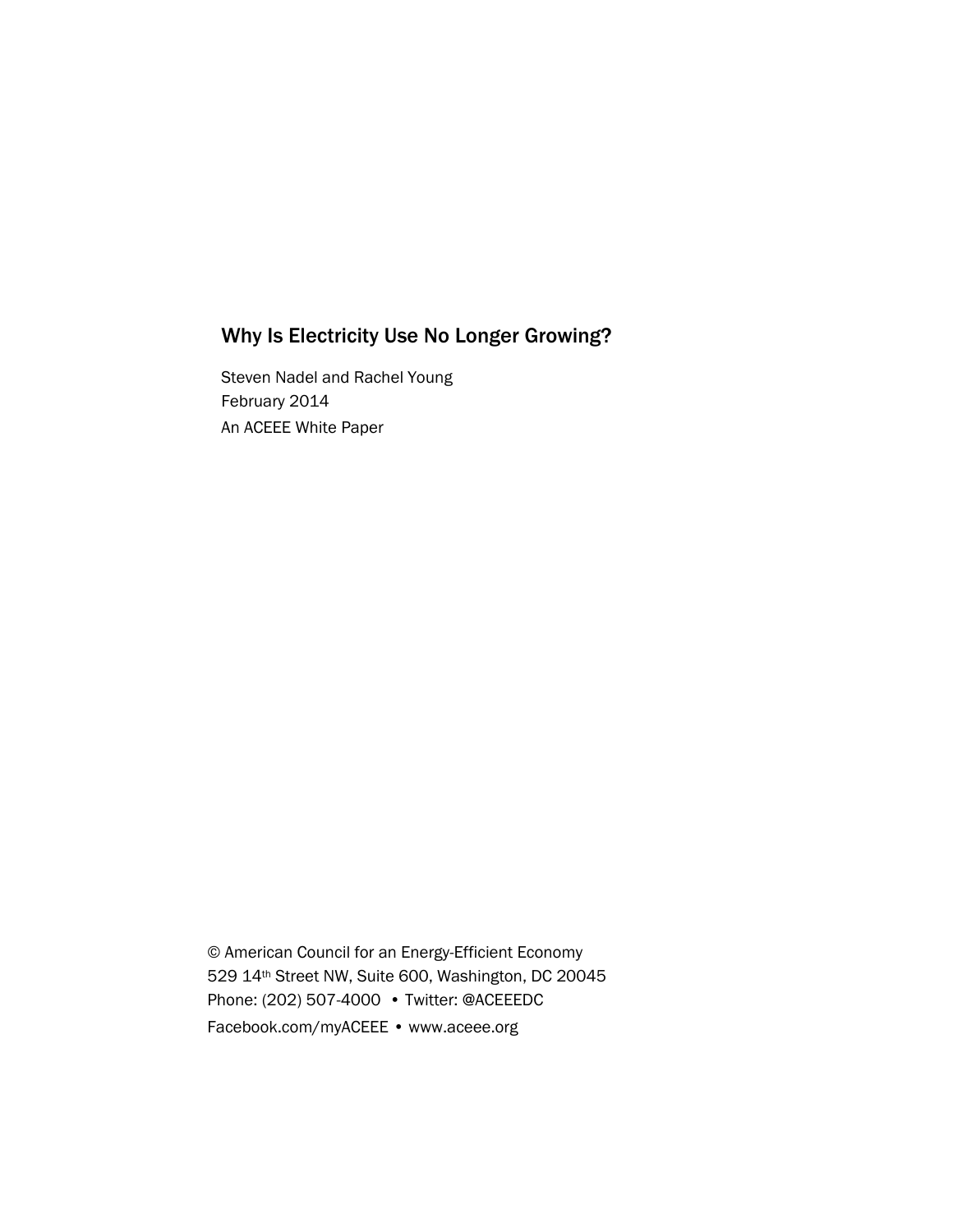# **Contents**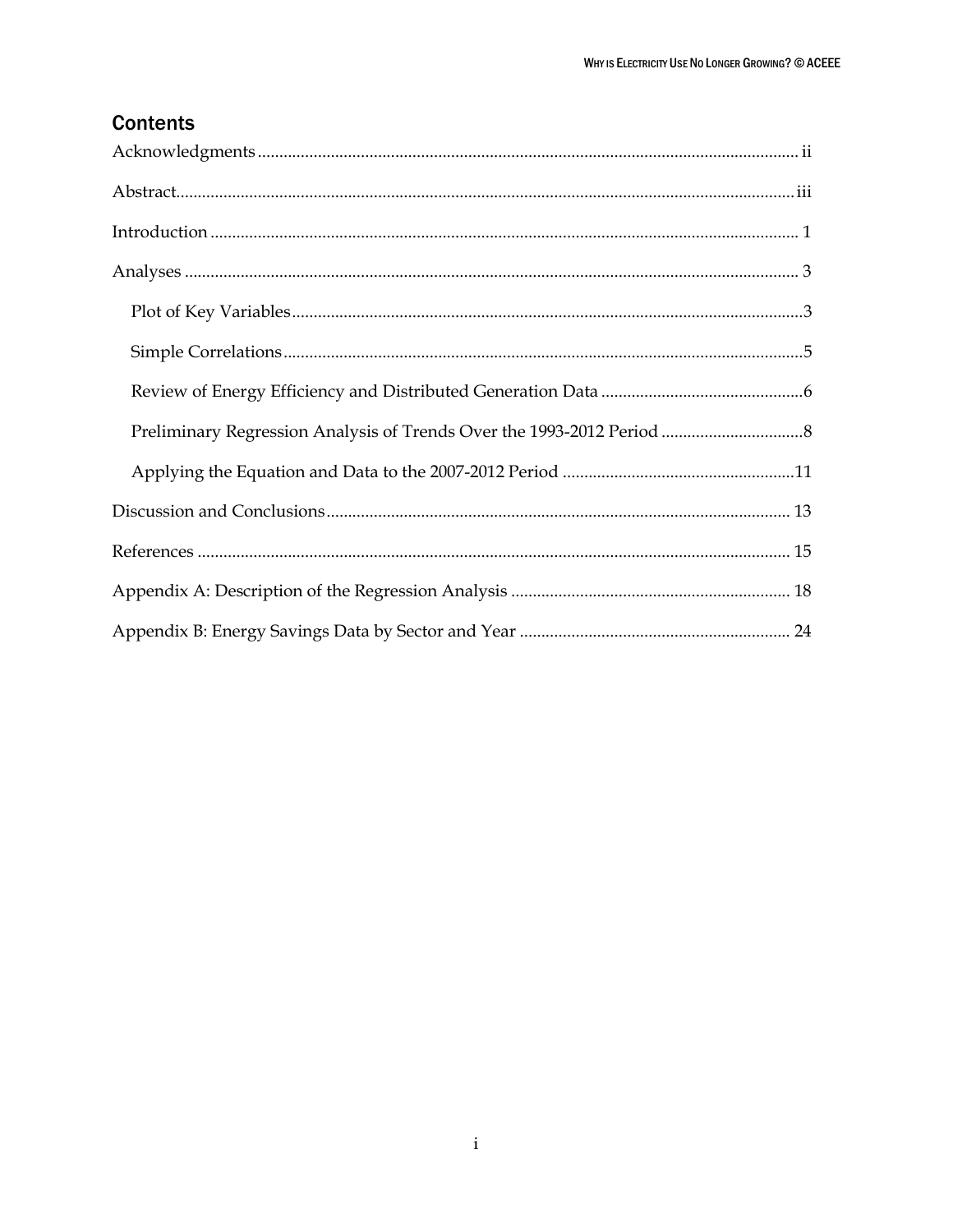# <span id="page-2-0"></span>Acknowledgments

Funding for this work was provided by the Kresge Foundation and the Tilia Fund. Ben Foster helped with the statistical analysis. We would like to thank Ahmed Faruqui, Marvin Horowitz, Karen Palmer, and Edward Vine for providing their expert feedback on a draft of this paper. Many thanks to ACEEE staff including Jim Barrett, Annie Downs, R. Neal Elliott, Maggie Molina, and Max Neubauer for reviewing the paper and to Fred Grossberg for editing it. To all of them we are grateful. Of course, all findings in this paper are ours and not necessarily those of the people who helped us.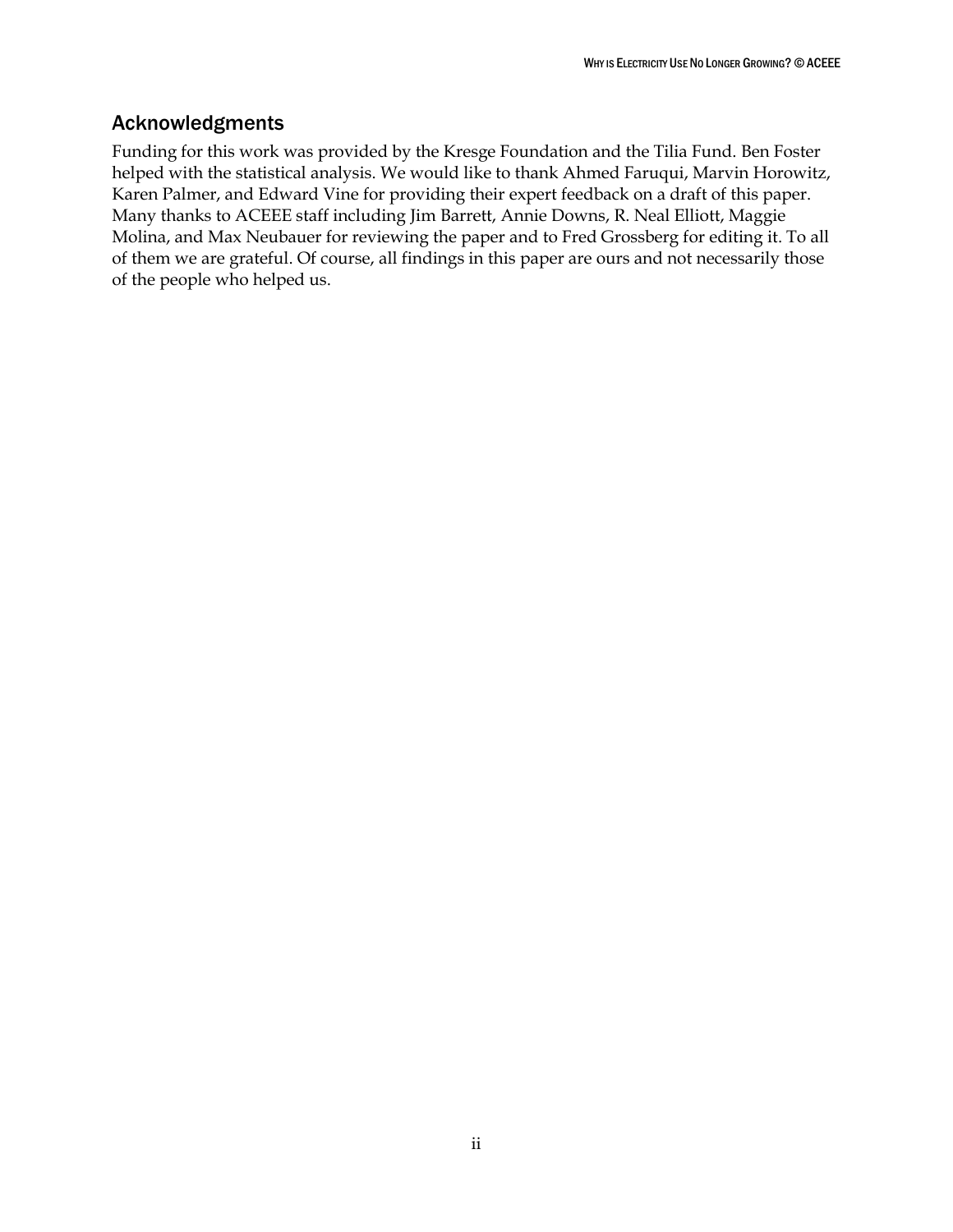# <span id="page-3-0"></span>**Abstract**

Prior to the 1970s energy crises, electricity sales in the United States were growing by more than 5% per year, and as recently as the early 1990s, electricity sales were growing more than 2% per year. In the past few years, growth has essentially stopped: retail electricity sales in 2012 were 1.9% lower than sales in 2007, the peak year. Some observers have attributed this stalled growth to the 2008 economic recession, while others have suggested a variety of other factors. In this paper, we undertake several analyses to consider which factors best explain changes in electricity use in recent years. Our hypothesis is that the recession alone cannot explain the recent stagnation in electricity consumption. We instead hypothesize that electricity savings from energy efficiency programs and from other efficiency efforts such as appliance standards and building codes are having a broad national impact on electricity consumption in the United States, possibly contributing significantly to the recent decline in electricity consumption.

Our various analyses suggest that energy efficiency has likely had a substantial impact on electricity use. Our analysis indicates that over the 1993-2012 period, changes in electricity use were most influenced by energy efficiency programs and policies, warmer weather, changes in gross domestic product (GDP), changes in electricity prices, and long-term trends. Over the more recent period of 2007-2012, savings from energy efficiency programs and policies and from warmer winter weather appear to be the most important contributors to declining electricity use. The impact of energy efficiency is statistically significant for the residential/commercial sectors but not for the industrial sector.

Further analysis and more data are needed to better understand the contribution of energy efficiency versus economic and other factors, particularly in the industrial sector. Also, for all sectors, it will be useful to repeat the analysis in a few years to see if the recent decline in electricity use, and the contribution of energy efficiency to this decline, continue.

The factors influencing electricity use are complex. Our analyses suggest that energy efficiency has become an important factor in U.S. electricity consumption.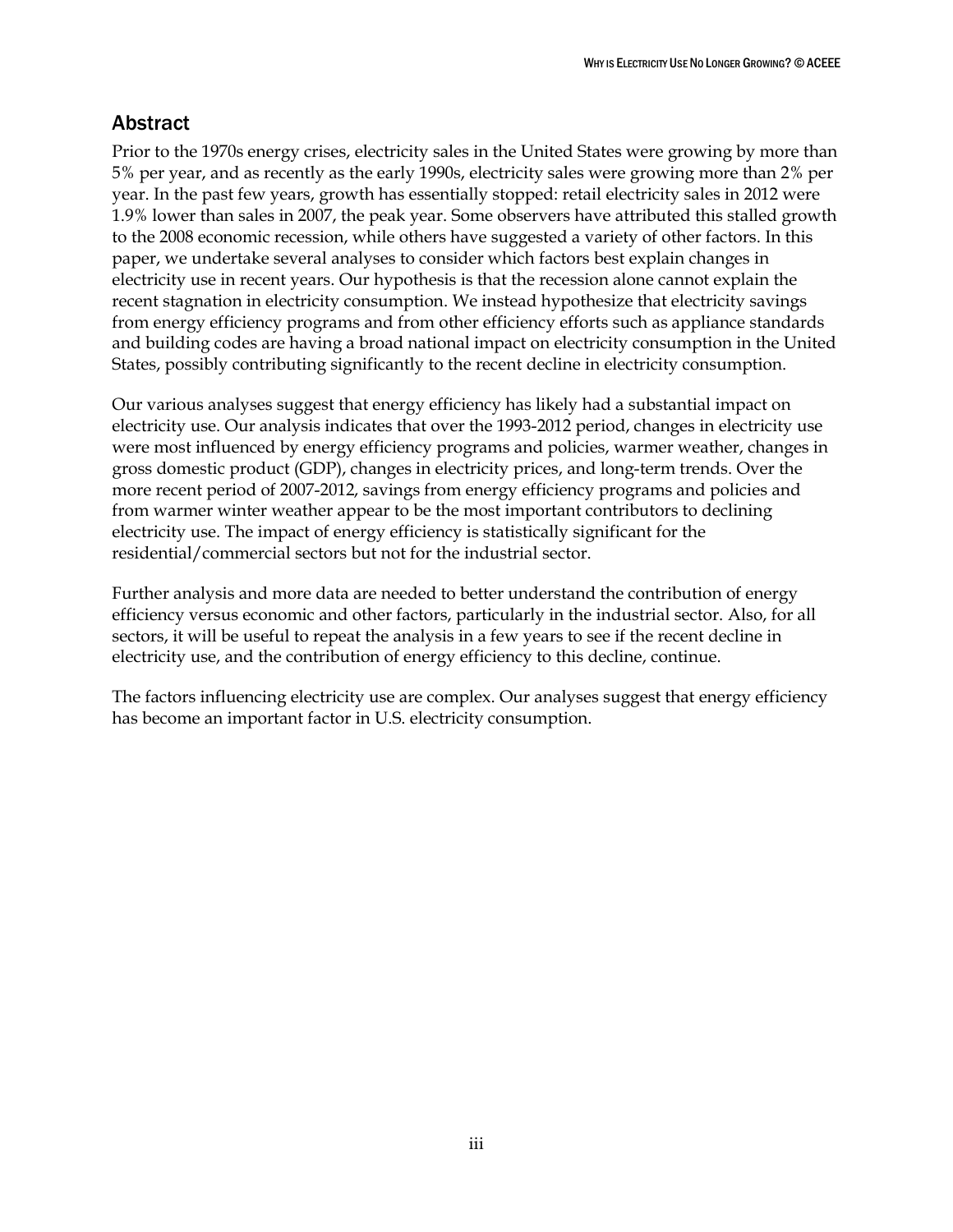# <span id="page-4-0"></span>Introduction

Electricity consumption has essentially stopped growing in the past few years. Retail electricity sales in 2012 were 1.9% lower than sales in 2007, the peak year. Some observers have attributed this stalled growth to the 2008 economic recession, while others have suggested a variety of other factors. In this paper, we undertake several analyses to consider which factors best explain changes in electricity use in recent years. Our hypothesis is that the recession alone cannot explain the recent drop in electricity consumption and that savings from energy efficiency programs and policies are also important contributors to declining electric sales. In particular, savings from energy efficiency programs and policies have increased substantially since about 2007, and even if energy efficiency did not have a large impact on sales prior to then, its impact is likely to have grown since 2007.

The rate of electricity demand growth in the United States has steadily declined over the last 50 years. Prior to the 1970s energy crises, U.S. electricity sales were growing by more than 5% per year. As recently as the early 1990s, growth was more than 2% per year. Figure 1 illustrates these trends along with Energy Information Administration (EIA) projections going forward.



Figure 1. U.S. electricity demand growth, 1950-2035 (percent, 3-year moving average). Figures beyond 2012 are projections and not actual data. Source: EIA 2013e.

In the past few years, electricity growth has essentially stopped. As figure 2 shows, electricity sales peaked in 2007, declined significantly in 2008 and 2009 (the recession is likely an important factor), rebounded in 2010, and have trended downward since. Retail electric sales in 2012 were 1.9% less than sales in 2007. For the first ten months of 2013, retail sales were down 0.7% relative to the first ten months of 2012 (EIA 2013c).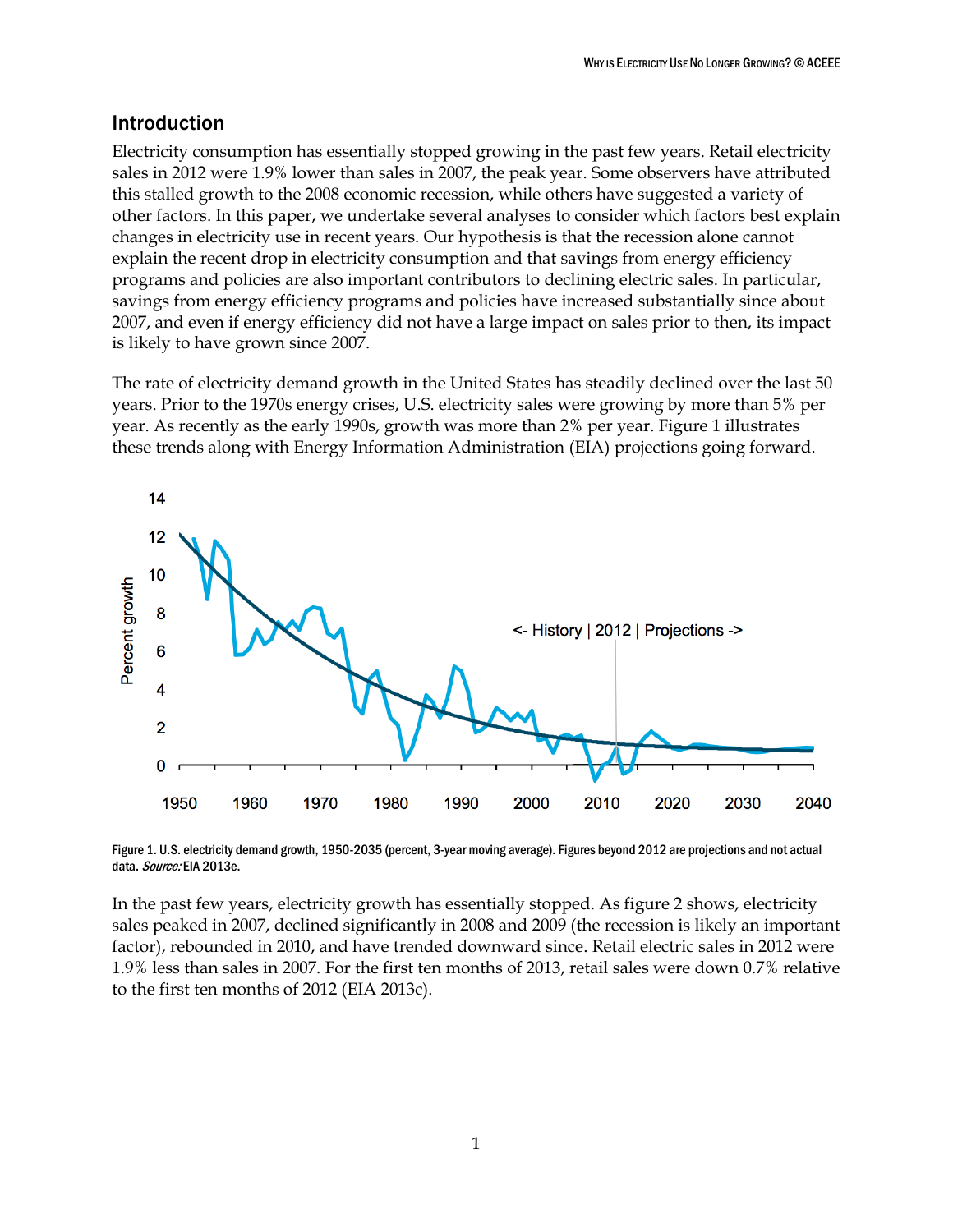

Figure 2. U.S. retail electric sales and GDP for past 20 years (1993-2013). Note: Bottom of graph is not zero on the y axis. 2013 data is annualized by taking use in 2012 and adjusting based on differences between the first ten months of 2012 and 2013. Source: Prepared by ACEEE from EIA 2013d and BEA 2013b.

Looking at the trends by sector, figure 3 below shows changes in electricity use in the residential, commercial, and industrial sectors over the 1990-2012 period. Commercial and industrial consumption both peaked in 2007. Commercial use has been modestly declining since then, while industrial use has gone down three years and up two years. Residential use peaked in 2010 and has declined in the two years since then.



Figure 3. Changes in electricity consumption by sector and year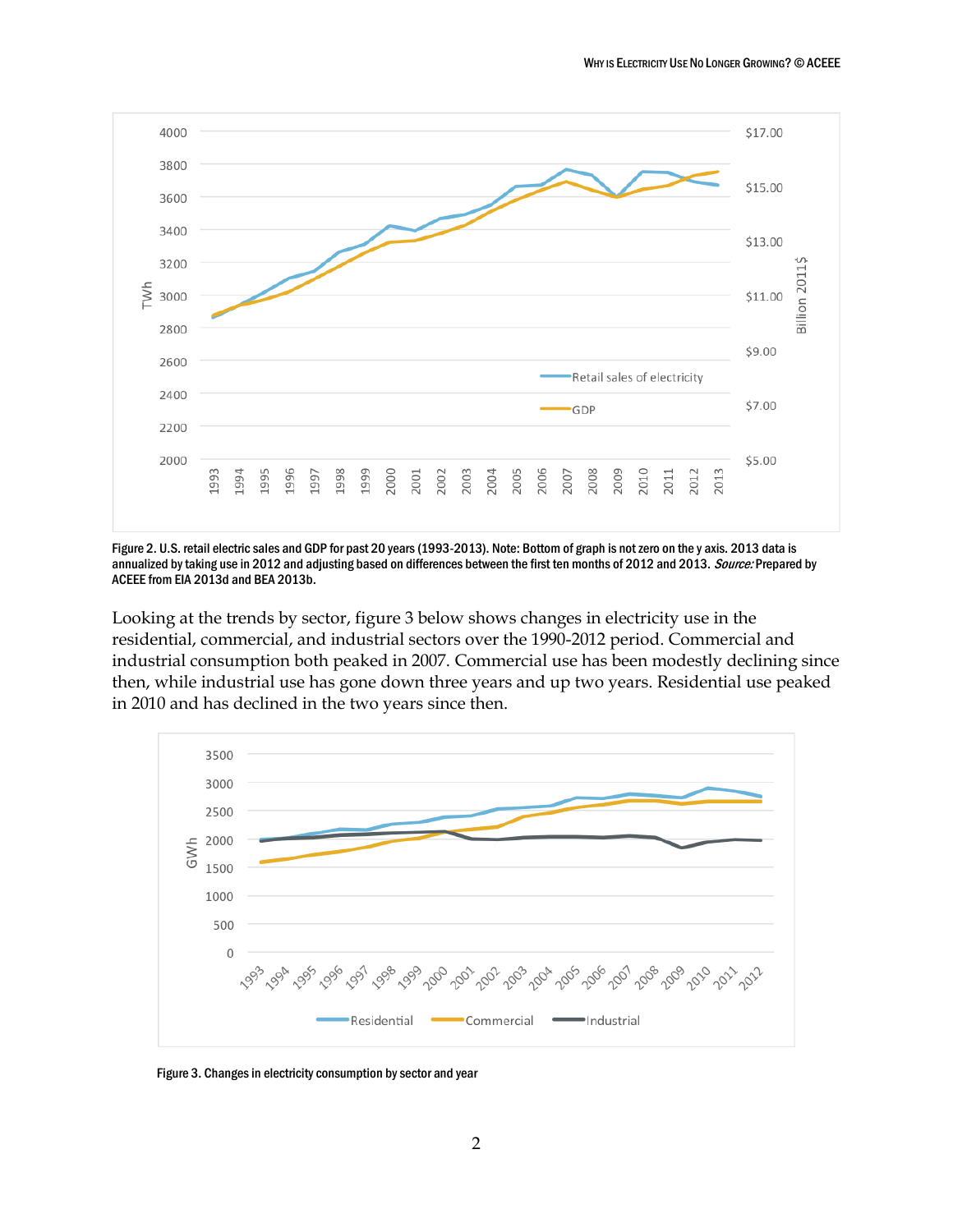Previous writers have commented on the changes in electricity consumption and the economy over the second half of the twentieth century, finding that "there has been a strong correlation between the use of electricity and the size of the gross national product" and also that "there is a strong connection between electricity and productivity growth" (Committee on Electricity in Economic Growth 1986). However it is possible that this finding from the 1980s may not apply to recent years.

In the past year, several writers have noted the lack of demand growth and speculated on reasons for the change. For example, Rebecca Smith (2013), writing in the *Wall Street Journal,* ascribed it to the recent recession, more efficient appliances and lighting, and the erosion of manufacturing. Faruqui and Shultz (2012), writing in *Electric Utilities Fortnightly*, posited five explanations for low demand growth: a weak economy, utility demand-side management efforts, building codes and equipment efficiency standards, distributed generation, and fuel switching. They noted that the latter two factors may be small today but are likely to grow in the future. In the *Washington Post*, Plumer (2013), suggested that demand growth may have stalled because industry has yet to rebound from the recession, homes are using less electricity, office buildings are getting more efficient, and solar power and distributed generation are starting to catch on. Looking at broad trends, none of these recent writers has tried to examine data on which factors are most important and why, nor have they examined the various possible contributing factors in detail.

In this paper, we conducted five analyses to explore the likely causes of the decline in U.S. electricity use since 2007:

- 1. Plot of key variables
- 2. Simple correlations between electricity use and key variables
- 3. Review of energy efficiency and distributed generation data
- 4. Preliminary regression analysis of trends over the 1994-2012 period
- 5. Application of the regression equation to the 2007-2012 period

We discuss each of these analyses in turn in the sections below.

## <span id="page-6-0"></span>Analyses

## <span id="page-6-1"></span>*PLOT OF KEY VARIABLES*

Our first analysis was to identify key variables and plot changes in them over the 2007-2012 period. We looked separately at changes in residential/commercial electricity use and in manufacturing energy use, since different factors help drive consumption in these sectors. We got inconclusive results when we tried mixing the sectors in some initial analyses.

For the residential and commercial sectors, we chose the following key variables:

- 1. Non-manufacturing gross domestic product (GDP)
- 2. Average real electricity price for residential and commercial customers (in constant \$, excluding the effects of inflation)
- 3. Residential and commercial savings from utility-sector energy efficiency programs and equipment standards
- 4. Cooling degree days (CDD) (a measure of weather that triggers a need for space cooling)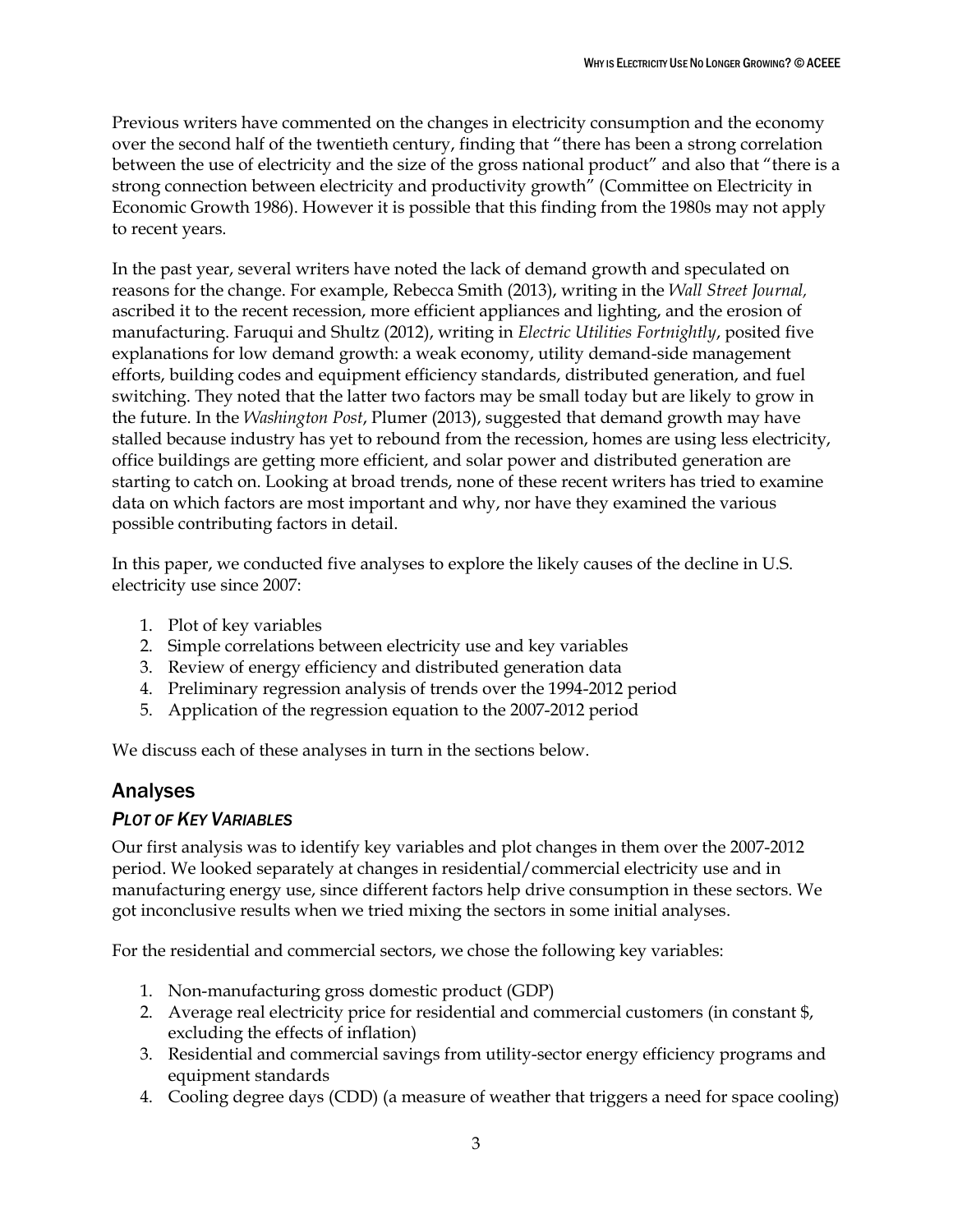5. Heating degree days (HDD) (a measure of weather that triggers a need for space heating)

For the industrial sector we chose the following key variables:

- 1. Manufacturing GDP plus non-oil imports
- 2. Average real electricity price for industry
- 3. Industrial savings from utility-sector energy efficiency programs and equipment standards

An explanation of these variables, why they were chosen, and how they were measured can be found in Appendix A.

We plotted changes in sector electricity use and in each of these variables over the 2007-2012 period. To plot all variables on the same graph, we normalized the data so that the 2007 value for each variable is set to 1 and the relative change for each variable relative to 2007 is shown by a value above or below 1 (e.g., 1.2 or 0.9). This plot is shown in figure 4 for residential and commercial and in figure 5 for industry.



Figure 4. Normalized plot of each variable over the 2007-2012 period for residential and commercial sectors. For each variable, the 2007 value is set equal to 1 and subsequent values are a multiple of the 2007 value. Asterisked variables are statistically significant per an analysis discussed later in this paper. Source: 2012 energy efficiency savings are from EIA (2013b) Form 861; other years are from the ACEEE State Energy Efficiency Scorecard.

This analysis shows a dramatic rise in energy efficiency savings in the residential and commercial sectors since 2007. Heating and cooling degree days also change substantially from year to year.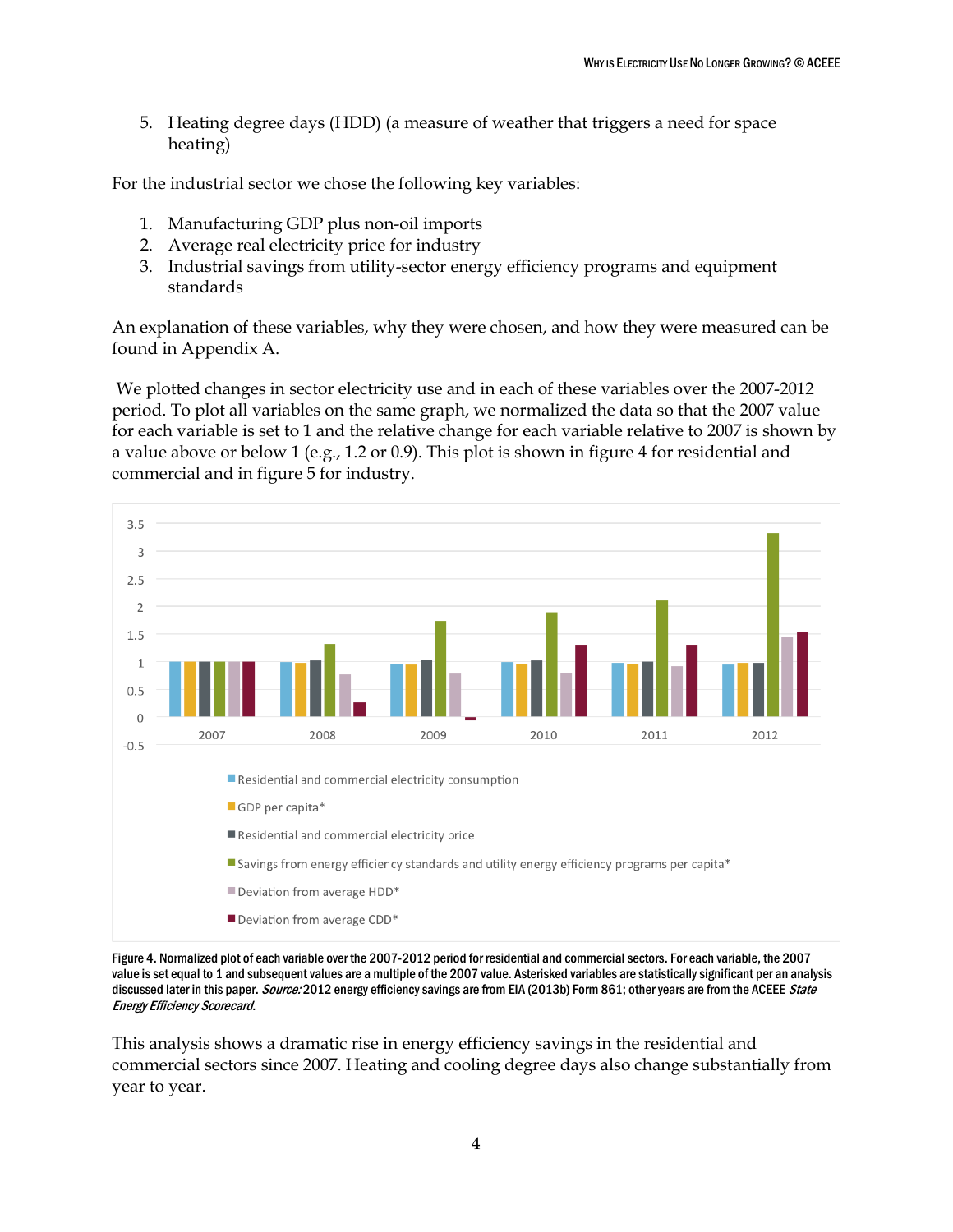

Figure 5. Normalized plot of each variable over the 2007-2012 period for the industrial sector. For each variable, the 2007 value is set equal to 1 and subsequent values are a multiple of the 2007 value. Asterisked variables are statistically significant per an analysis discussed later in this paper. Source: 2012 energy efficiency savings are from EIA (2013b) Form 861; other years are from the ACEEE State Energy Efficiency Scorecard.

In the industrial analysis, GDP plus imports declines substantially in 2009 and then steadily increases through 2012. Industrial energy efficiency savings rise substantially in 2012 but then decline modestly in 2012. The decline in 2012 is because EIA (the source of the data we used to separate the sectors) estimates that only 13% of utility energy efficiency savings in that year were in industry, while the figure was 23% in 2011 (EIA 2013b). (We are not sure of the accuracy of this part of the EIA analysis.) The other variables in both equations change by modest amounts over this period. By 2012, manufacturing GDP plus imports is somewhat higher than in 2007.

Interestingly, manufacturing GDP increased by 14.5% from 2010 to 2012 while industrial electricity use increased by 1.5%. This is a surprising result, and one of our colleagues has speculated that it could be due to increased production from efficient factories and decreased production from inefficient factories coming out of the recession (R.N. Elliott, pers comm., 2014). Further analysis on this issue is needed, particularly as data for additional years become available.

## <span id="page-8-0"></span>*SIMPLE CORRELATIONS*

Next we calculated simple statistical correlations over the 1993-2012 period between residential and commercial electricity use per capita and our residential/commercial variables, and between industrial electricity use and our industrial variables. We used per capita use for the residential and commercial sectors to eliminate the effects of population growth. We had to extend our analysis to 1993 in order to include enough data points to get reasonable statistical explanatory power. We started in 1993 because that is the first year for which we have good data on energy efficiency savings. These analyses are shown in Tables 1 and 2.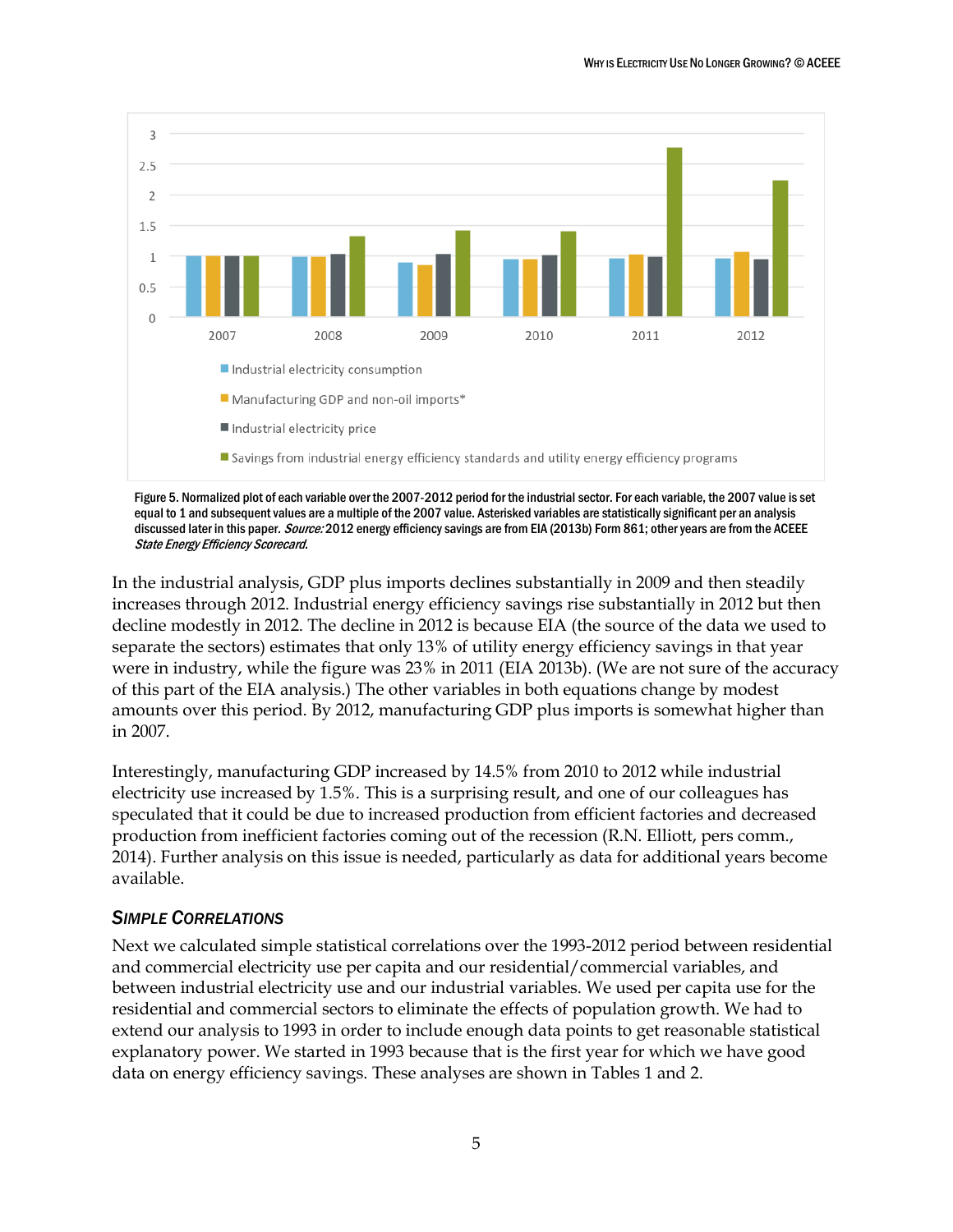|                                                                                                    | Pearson<br>correlation<br>coefficient | Significance (2-tailed) |
|----------------------------------------------------------------------------------------------------|---------------------------------------|-------------------------|
| Non-manufacturing<br>GDP/population                                                                | $0.556*$                              | 0.011                   |
| Residential and commercial<br>electricity price                                                    | $-0.258$                              | 0.273                   |
| Savings from residential and<br>commercial efficiency standards<br>and utility programs/population | $-0.645**$                            | 0.002                   |
| Deviation from long-term<br>average HDD                                                            | 0.223                                 | 0.344                   |
| Deviation from long-term<br>average CDD                                                            | 0.105                                 | 0.661                   |

Table 1. Correlation between residential and commercial electricity consumption per capita and five variables

Correlation is significant at the 0.05 level (2-tailed).

\*\* Correlation is significant at the 0.01 level (2-tailed).

For the residential/commercial analysis, two variables are statistically significant: energy efficiency savings and non-manufacturing GDP. With energy efficiency savings, there is a 99% chance that as energy efficiency savings go up, electricity use goes down. Likewise, there is a 95% chance that as non-manufacturing GDP goes up, so do residential and commercial electricity use.

|                                                                         | Pearson<br>correlation<br>Coefficient | Significance (2-tailed) |
|-------------------------------------------------------------------------|---------------------------------------|-------------------------|
| Manufacturing GDP<br>and non-oil imports                                | $0.866**$                             | 0.000                   |
| Industrial electricity<br>price                                         | $-0.393$                              | 0.087                   |
| Savings from industrial<br>efficiency standards<br>and utility programs | - 0.131                               | 0.581                   |

#### Table 2. Correlation between manufacturing electricity consumption and three variables

\* Correlation is significant at the 0.05 level (2-tailed).

\*\* Correlation is significant at the 0.01 level (2-tailed).

For the industrial analysis, there is a 99% chance that manufacturing GDP is positively correlated with industrial electricity use.

### <span id="page-9-0"></span>*REVIEW OF ENERGY EFFICIENCY AND DISTRIBUTED GENERATION DATA*

Third, we examined several trends over the 2007-2012 period to look for additional insights. Over this period, electricity consumption in the U.S. declined by 1.9%, an average of 0.37% per year. Population grew by an average of 0.92% per year, while electricity use per capita declined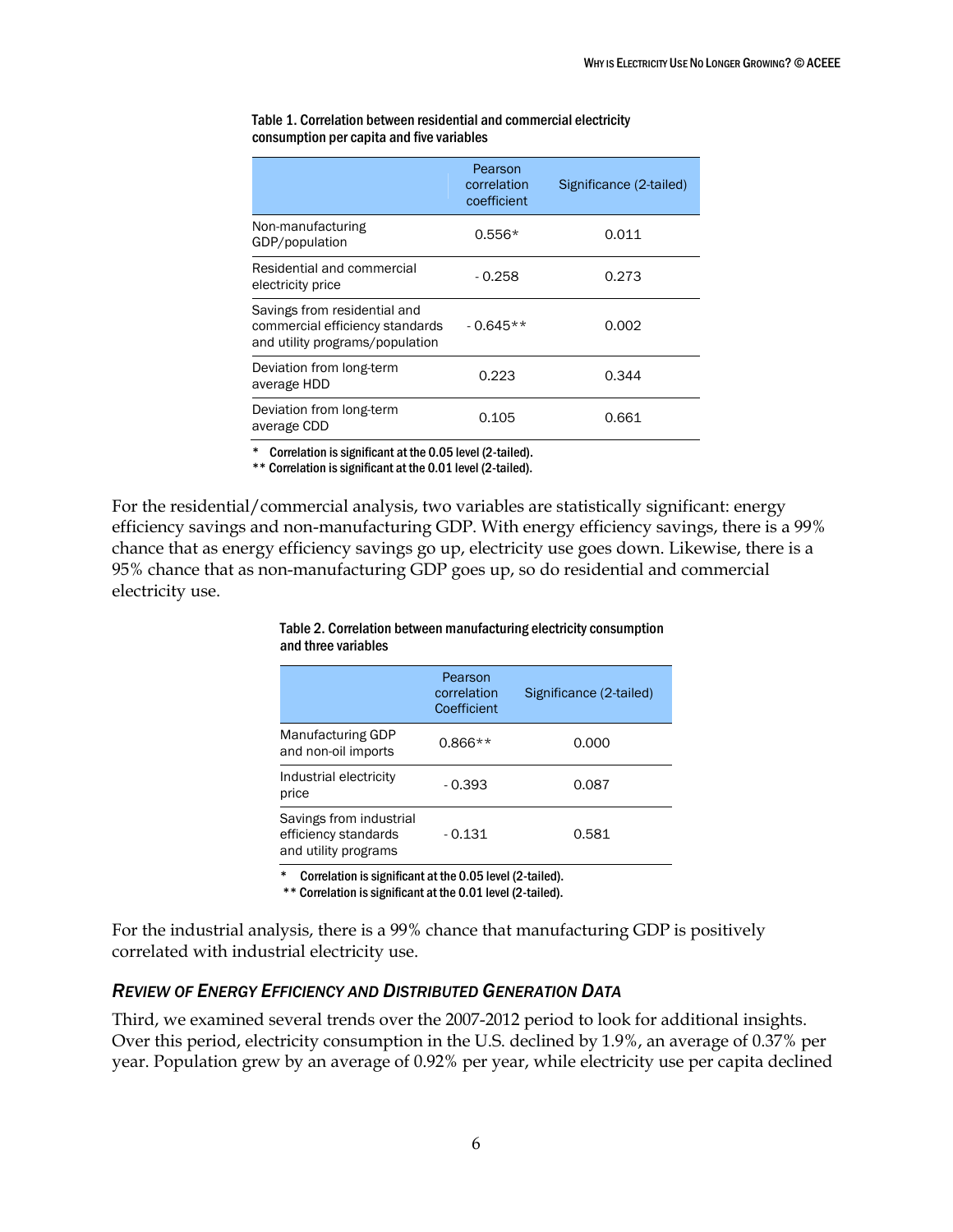by 1.21% per year.<sup>1</sup> According to Lawrence Berkeley National Lab (LBL) data, savings from energy efficiency standards averaged 0.61% per year over this period (Myers 2014). Savings from utility energy efficiency programs averaged 0.42% per year according to our data set (Eldridge et al. 2008, 2009; Molina et al. 2010; Sciortino et al. 2011; Foster et al. 2012; Downs et al. 2013). An analysis by Aroonruengsawat, Auffhammer, and Sanstad (2012) of residential building codes over the 1970-2006 period estimated that these codes reduced electricity use by about 0.1% per year. This study did not examine commercial building codes, but in our experience, savings from commercial codes are similar to and often a little higher than savings from residential codes.<sup>2</sup>

In addition, the increase in distributed electricity generation in the residential, commercial, and industrial sectors over the 2007-2012 period has averaged about 0.09% per year. Nearly half this increase was in 2012 alone, with the increase in customer generation accounting for 0.2% of 2012 electricity sales. Data on customer generation are shown in table 3. As the data show, electricity generation in the residential sector has been steadily increasing, generation in the commercial sector has been increasing modestly, and industrial generation goes up and down.

|      |            |            |                    |       |                    | Change           |
|------|------------|------------|--------------------|-------|--------------------|------------------|
|      | Industrial | Commercial | <b>Residential</b> | Total | From prior<br>year | <b>From 2007</b> |
| 2007 | 143.1      | 8.3        | 7.0                | 158.4 | $-4.6$             | ٠                |
| 2008 | 137.1      | 7.9        | 8.1                | 153.1 | $-5.3$             | $-5.3$           |
| 2009 | 132.3      | 8.2        | 9.1                | 149.6 | $-3.5$             | $-8.8$           |
| 2010 | 144.1      | 8.6        | 11.7               | 164.4 | 14.8               | 6.0              |
| 2011 | 141.9      | 10.1       | 15.8               | 167.8 | 3.4                | 9.3              |
| 2012 | 145.2      | 10.6       | 19.9               | 175.7 | 7.9                | 17.2             |

Table 3. Electricity generated in industrial, commercial, and residential sectors, 2007-2012 (TWh)

Source: EIA Monthly Energy Review 2013d; industrial and commercial data from table 8.2d; residential data derived by ACEEE from tables 10.2a and A6.

Taken together, the savings from utility energy efficiency programs (about 0.4% per year), appliance and equipment efficiency standards (0. 6% per year), and building codes (0.2% per year) total about 1.2% per year. This figure is similar to the decline in electricity use per capita and more than explains the 0.37% per year decline in electricity sales.<sup>3</sup> Changes in other factors could have offset some of these effects. For example, a regression analysis we conducted (discussed later) found that modest increases in manufacturing GDP and non-energy imports and modest decreases in industrial electricity price contributed to slightly higher electricity use,

 $\overline{a}$ 

<sup>1</sup> ACEEE analysis of data from EIA 2013a and U.S. Census Bureau 2012a.

<sup>2</sup> For example, in a recent analysis of building code provisions from pending legislation, Young et al. (2013) found that commercial code savings are about a third higher than residential code savings.

<sup>&</sup>lt;sup>3</sup> The fact that energy efficiency savings are greater than the sales decline could be due to a variety of factors, including high correlations between energy efficiency savings and some of our other independent variables, inaccuracies in estimates of energy efficiency savings, impacts of other variables not examined, a less than 100% realization of expected energy savings, and/or some type of rebound effect.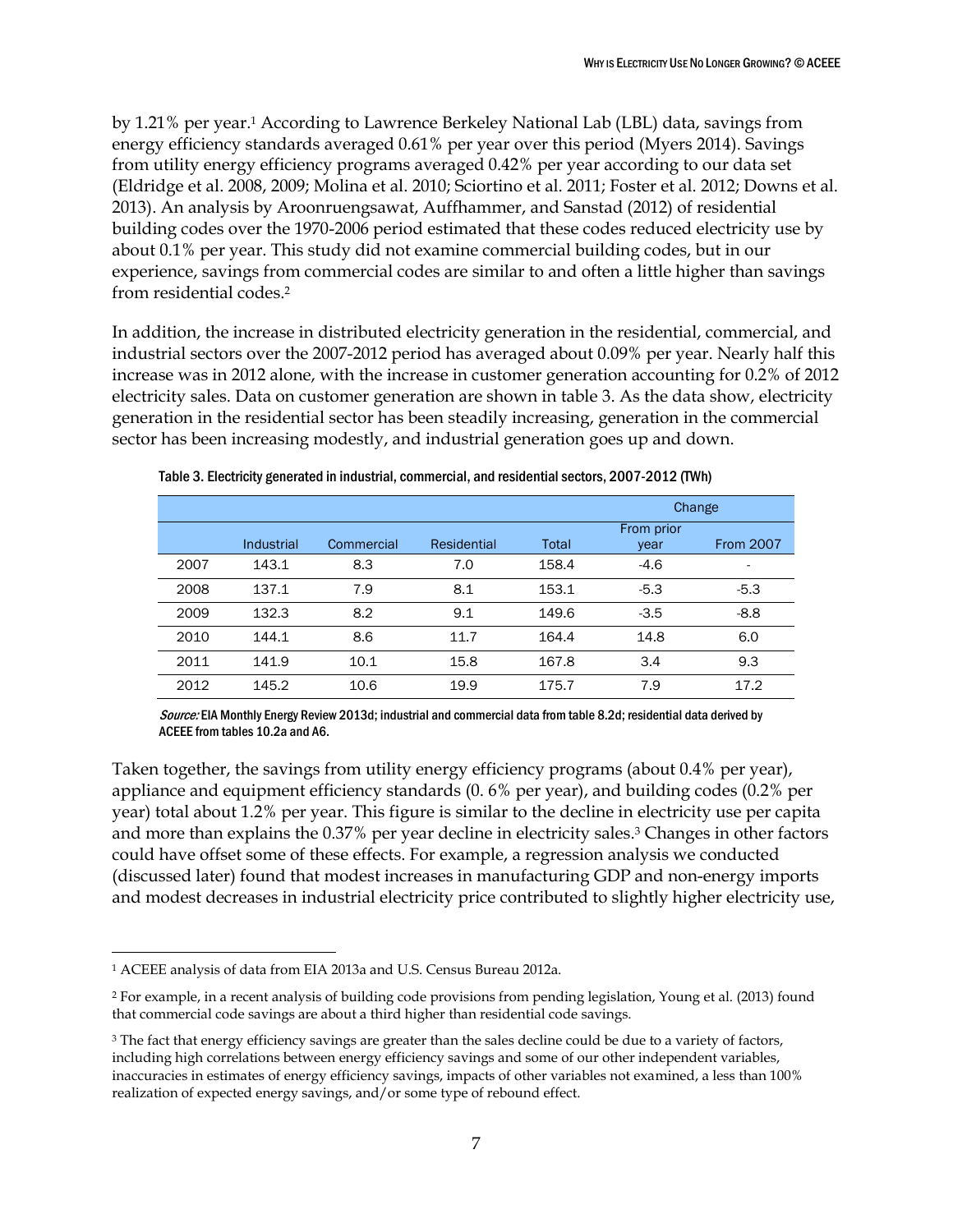offsetting a portion of the energy efficiency savings. This summation is approximate and should not be viewed as definitive; each of these estimates is subject to substantial uncertainty.

## <span id="page-11-0"></span>*PRELIMINARY REGRESSION ANALYSIS OF TRENDS OVER THE 1993-2012 PERIOD*

Fourth, to better gauge the relative impact of the different factors discussed in the sections above, we conducted an initial statistical analysis, drawing on national data over the 1993-2012 period, to try to tease out the relative impact of the economy, weather, energy efficiency programs, and other factors on electricity use. We are not statisticians or econometricians, so this analysis should be considered preliminary; we leave it to researchers with more skills in these areas to conduct more definitive analyses. Appendix A presents the details of the regressions we ran. We prepared separate equations for residential/commercial and industrial electricity use, using the variables discussed above in the section called Simple Correlations. Statistical measures for the equations are provided in tables 4 through 7. We discuss each equation separately.

For the residential and commercial analysis (tables 4 and 5), four of the independent variables are statistically significant with a 95% probability: HDD, CDD, nonmanufacturing GDP, and energy efficiency savings. Only electricity price is not statistically significant, and this variable does not move in the expected direction. In standard economic theory, when price goes up, consumption should go down. Our analysis found a modest trend in the other direction. In multiple regression analyses, when variables are not statistically significant, signs are sometimes wrong, which appears to be the case here. Furthermore, real electricity price barely changed during this period. When a variable barely changes, it is more likely the sign will be wrong since there is little change to work with.

| Model                                                                                              | Unstandardized coefficients |        | Standardized<br>coefficients |          | Sig.  |
|----------------------------------------------------------------------------------------------------|-----------------------------|--------|------------------------------|----------|-------|
|                                                                                                    | В<br>Std. error             |        | <b>Beta</b>                  |          |       |
| (Constant)                                                                                         | 1.123                       | 0.209  |                              | 5.363    | 0     |
| Non-manufacturing GDP/population                                                                   | 249.894                     | 92.541 | 0.452                        | 2.7      | 0.017 |
| Residential and commercial electricity<br>price                                                    | 0.141                       | 0.161  | 0.111                        | 0.875    | 0.396 |
| Savings from residential and<br>commercial efficiency standards and<br>utility programs/population | $-15.689$                   | 4.256  | $-0.573$                     | $-3.686$ | 0.002 |
| Deviation from long-term average HDD                                                               | 5.936                       | 1.346  | 0.747                        | 4.411    | 0.001 |
| Deviation from long-term average CDD                                                               | 3.859                       | 0.796  | 0.759                        | 4.849    | 0     |

#### Table 4. Regression statistics for residential and commercial equation

B is the coefficient in front of each variable in the equation. Standard error is the plus or minus value around this coefficient with about 2/3's probability. "t" is the result of t-test statistical analysis for each variable. The larger the t, regardless of whether it is positive or negative, the greater the statistical significance. Sig. is the statistical significance, indicating in each case the chance that the explanatory power of that variable is due to random chance. Statisticians typically look for a Sig. value of .05 or less, meaning there is less than a 5% chance that random chance would explain a result. Sometimes a Sig. value of .10 or less is used.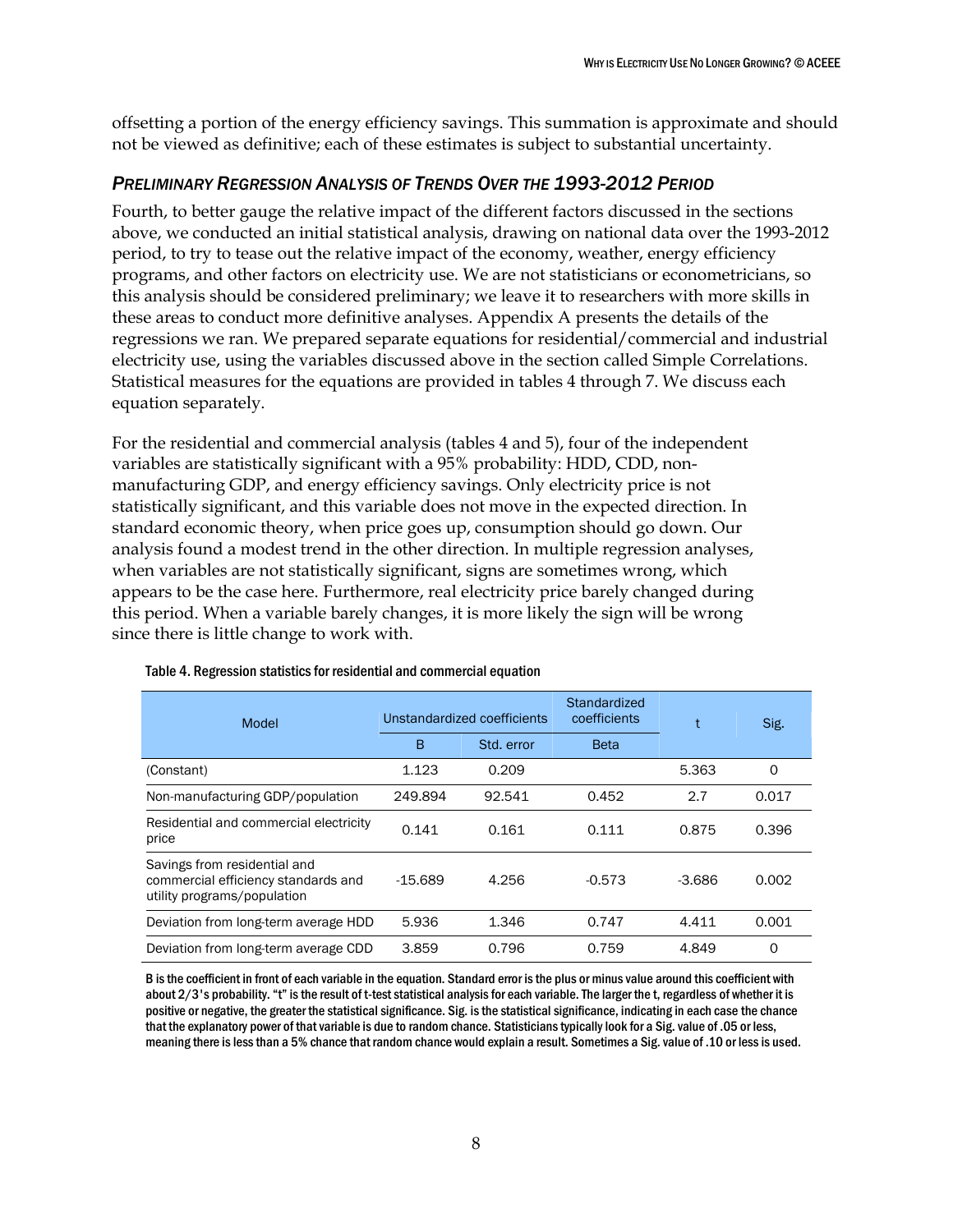#### Table 5. Summary statistics for residential and commercial equation

|      | R <sup>2</sup> | Adjusted R <sup>2</sup> | Std. error of the estimate |
|------|----------------|-------------------------|----------------------------|
| .916 | 0.839          | 0.781                   | 0.16508                    |

Adjusted  $R^2$  is a modification of  $R^2$  that adjusts for the number of terms. Since  $R^2$  increases when a new term is added, the adjusted R<sup>2</sup> accounts for this and only increases the R<sup>2</sup> if a new variable improves the model.

#### Table 6. Regression statistics for industrial equation

| Model                                                                | Unstandardized coefficients |            | Standardized<br>coefficients |          | Sig.  |
|----------------------------------------------------------------------|-----------------------------|------------|------------------------------|----------|-------|
|                                                                      | В                           | Std. error | <b>Beta</b>                  |          |       |
| (Constant)                                                           | $-0.025$                    | 0.011      |                              | $-2.235$ | 0.04  |
| Manufacturing GDP and non-oil<br>imports                             | 0.251                       | 0.035      | 0.819                        | 7.268    | 0     |
| Industrial electricity price                                         | $-0.058$                    | 0.031      | $-0.213$                     | $-1.882$ | 0.078 |
| Savings from industrial efficiency<br>standards and utility programs | $-0.008$                    | 0.009      | $-0.093$                     | $-0.84$  | 0.413 |

See notes to table 4.

#### Table 7. Summary statistics for industrial equation

| R    | R2    | Adjusted R <sup>2</sup> | Std. error of the estimate |  |
|------|-------|-------------------------|----------------------------|--|
| .898 | 0.806 | 0.769                   | 0.0306                     |  |
|      |       |                         |                            |  |

See notes to table 5.

One way to get a rough approximation of the importance of each variable is to look at the standardized coefficients for each of them. The standardized coefficients are a standard output of statistical software and adjust for the scale used for each variable and the distribution of each variable. By standardizing the variables based on their standard deviation, all of them are put on the same scale, so that their variances are one. This makes it easier to compare the magnitude of the coefficients to see which one has more of an effect. The standardized coefficients for the residential and commercial equation are shown in figure 6.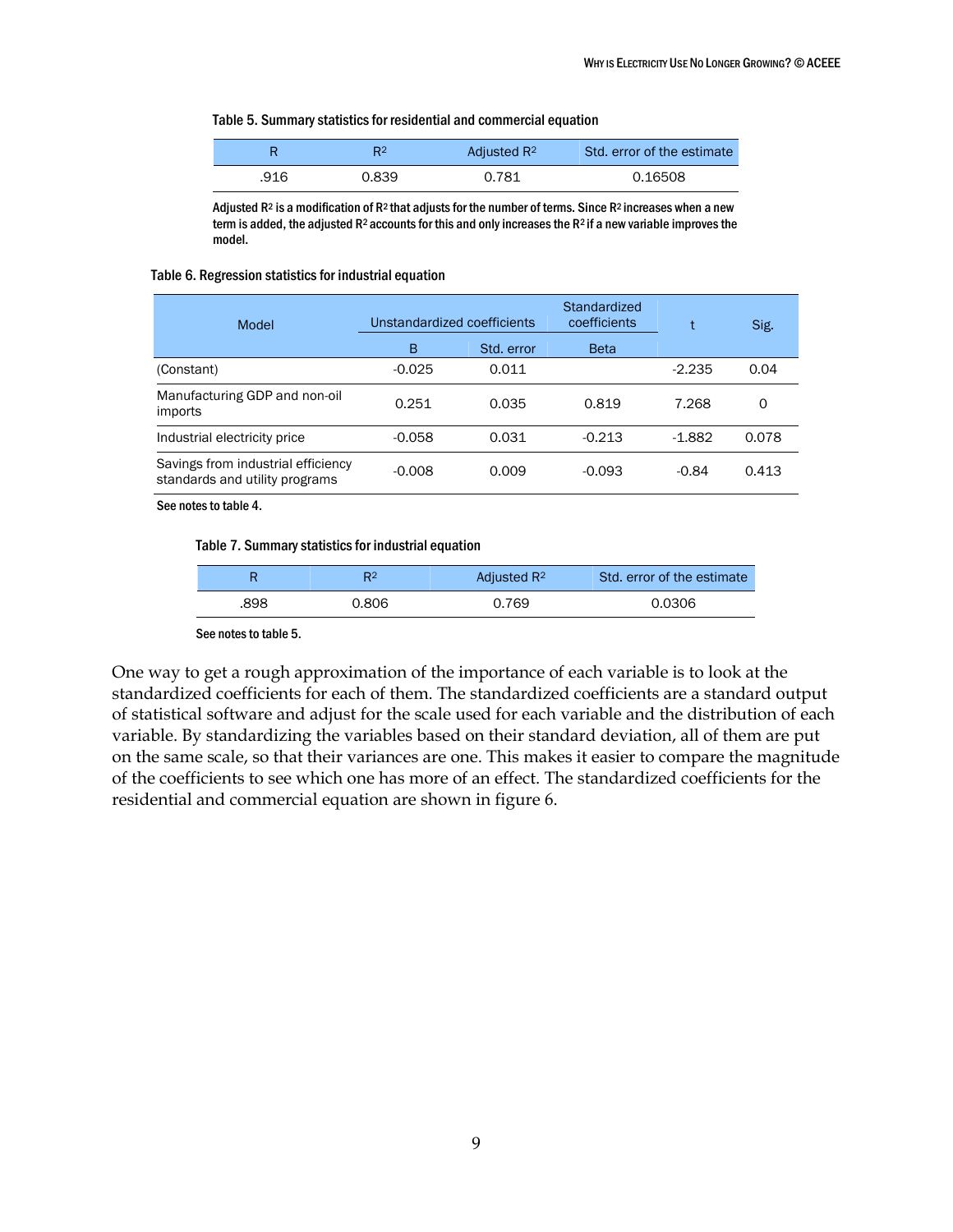

Figure 6. Standardized Beta for residential and commercial equation. Asterisked variables are statistically significant.

For the residential and commercial analysis, over the 1993-2012 period, weather (heating and cooling degree days) and the energy efficiency variable (energy efficiency savings per capita) account for the largest amount of variance, followed by the economy (non-manufacturing GDP per capita) and electricity price. As shown in table 4, all of these variables except for price are statistically significant with 95% confidence. However there are high correlations between a few of our variables that could affect these results. Using a Pearson correlation test, we found correlations between change in heating degree days and change in cooling degree days (twosided probability of 99%), between non-manufacturing GDP and energy efficiency (95% probability), and between energy efficiency and change in cooling degree days (90% probability). These correlations mean that while the overall equation may be robust, the predictive power of these variables when examined individually is subject to uncertainty. As an example, since cooling degree days and energy efficiency are correlated, some of the impact attributed to cooling degree days could in fact be due to energy efficiency, or vice versa.

The standardized coefficients for our industrial equation are shown in figure 7.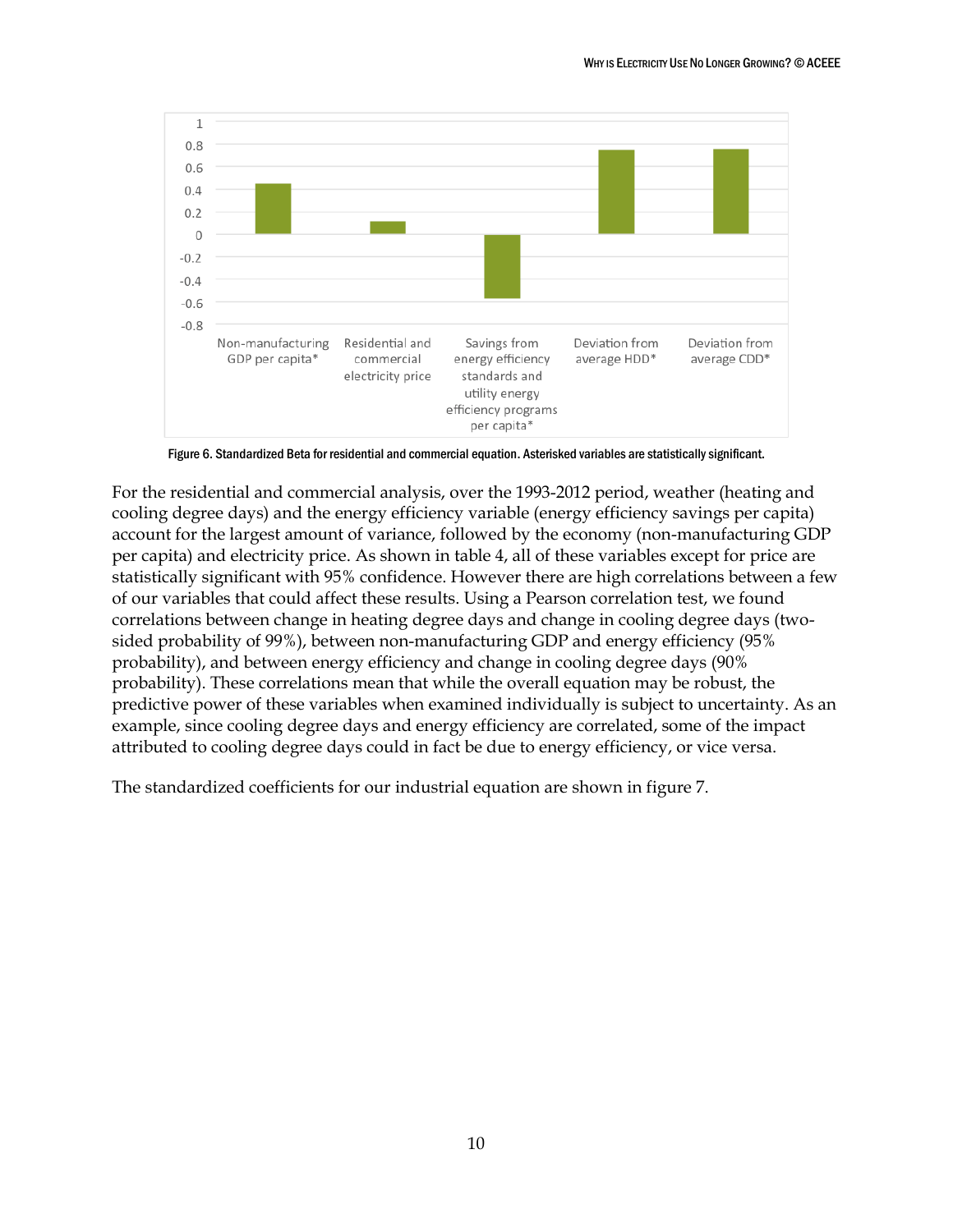

Figure 7. Standardized Beta for industrial equation. Asterisked variables are statistically significant.

For the industrial analysis, change in manufacturing GDP and non-oil imports explains the largest amount of variance, followed by change in electricity price. Both of these are statistically significant, with 99% and 90% confidence respectively, as shown in table 6. Energy efficiency explains the least variance and is not statistically significant.

### <span id="page-14-0"></span>*APPLYING THE EQUATION AND DATA TO THE 2007-2012 PERIOD*

Since a major purpose of this study was to look at contributors to the decline in electricity use in recent years, for our final analysis we applied the results of our regression analysis to this recent period. We used our regression equations to compare the impact of each independent variable on the dependent variable over the 2007-2012 period. We looked at the difference between 2012 and 2007 and thus the change over this entire period, ignoring the up and down changes in the intervening years. This analysis is shown in figure 8 (residential and commercial) and figure 9 (industrial). In reviewing these figures, please recall that only the variables with an asterisk are statistically significant and also that several of the variables are correlated with each other. Thus the analysis should be considered indicative and not definitive.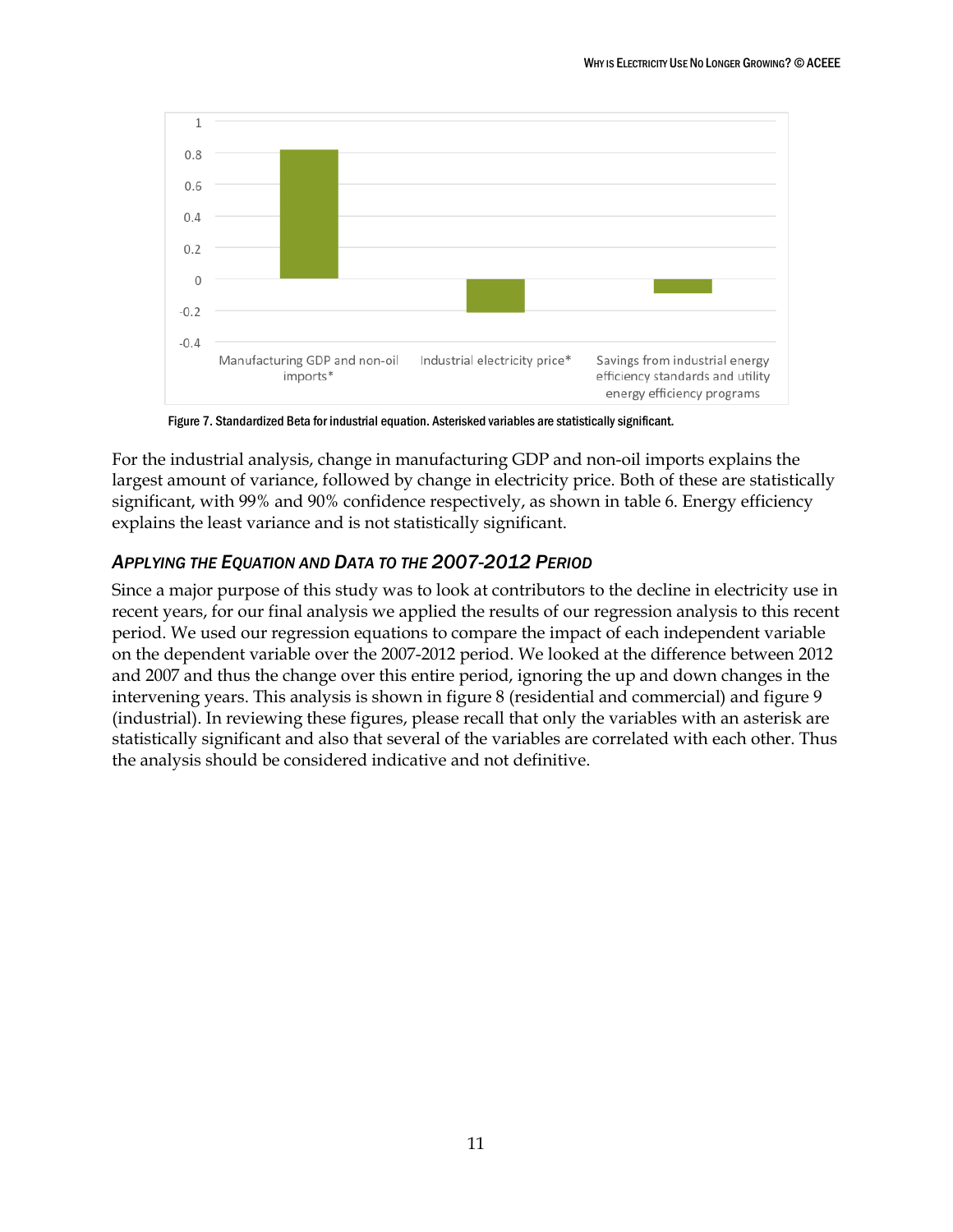

Figure 8. Contribution of each independent variable to change in dependent variable between 2007 and 2012 for residential and commercial sectors. Asterisked variables are statistically significant with 90% confidence in our regression analysis.

For the residential and commercial sectors, our analysis indicates that energy efficiency is the largest cause of the decline in electricity use, followed by warmer weather. (The decline in heating electricity use during warmer winters is partly offset by an increase in cooling electricity use during warmer summers.) Change in non-manufacturing GDP per capita and the trend variable are much smaller contributors. Over the 2008-2012 period, annual heating degree days were an average of 19% below the 30-year average, while annual cooling degree days were an average of 11% above the 30-year average. Our analysis period did not include the very cold winter of 2013-2014, as data are not yet available to analyze these months.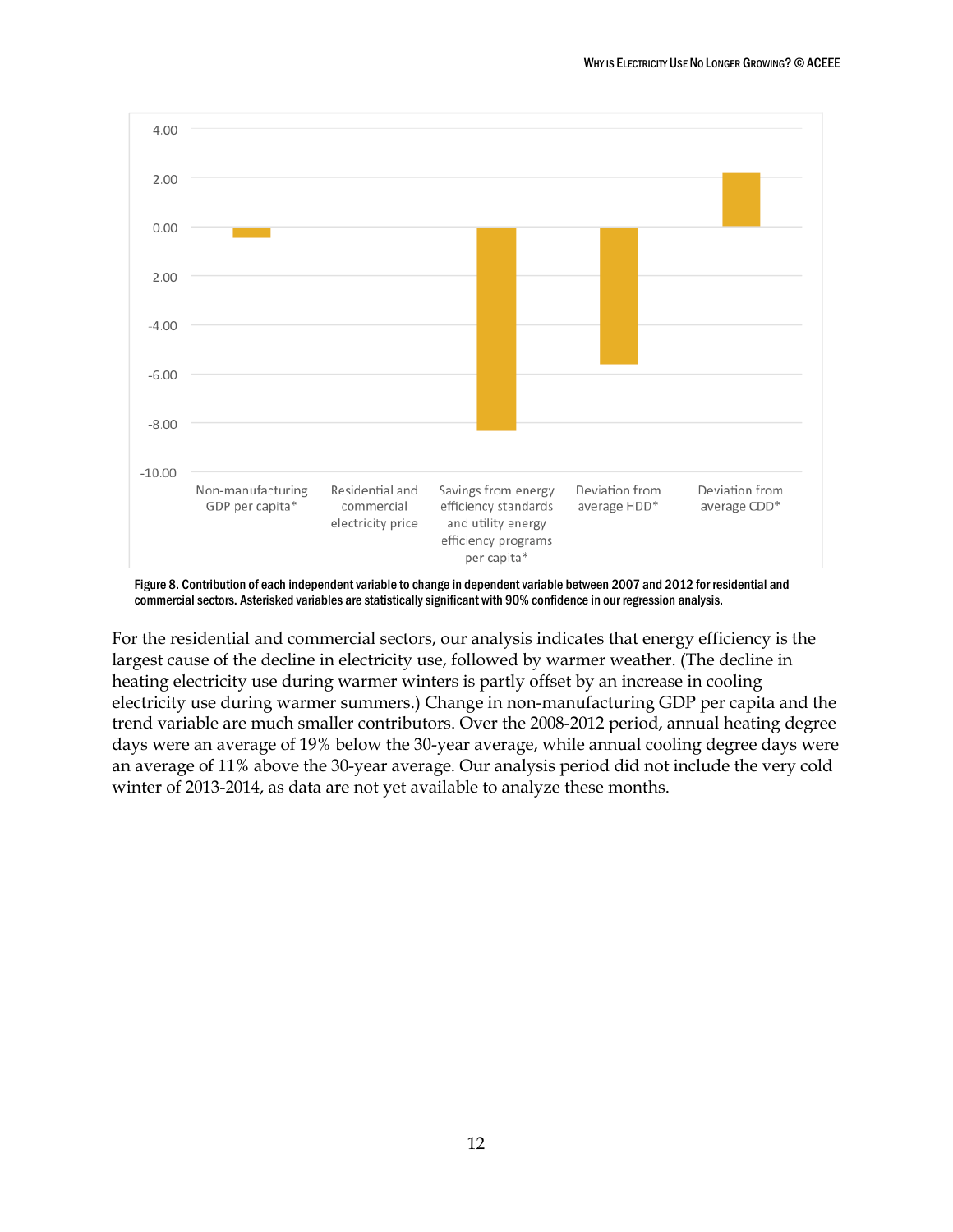

Figure 9. Contribution of each independent variable to change in dependent variable 2007 to 2012 for industrial sector. Asterisked variables are statistically significant with 90% confidence in our regression analysis.

The biggest impact on industrial electricity use over the 2007-2012 period was energy efficiency. However, as noted earlier, the energy efficiency coefficient is not statistically significant, and therefore this result is subject to substantial uncertainty. The next largest impact was changes in manufacturing GDP and non-oil imports, which caused industrial sector electricity use to *increase* over this period. Third in impact was the constant term, indicating a steady and longterm decline in electricity use *after controlling for the other factors*. Electricity price modestly decreased over this period, causing a modest *increase* in electricity use. GDP plus imports, price, and the constant term are statistically significant.

More in-depth analysis on industrial electricity use and factors contributing to changes in use is needed. We note that a recent analysis by Horowitz (2014) looked at overall industrial energy use and electricity use in depth and found that "market persuasion programs" (his term) reduced industrial electricity use by 5.4% over the 2002-2010 period after controlling for changes in output, other production inputs, and economic conditions. This result is broadly consistent with our findings.

# <span id="page-16-0"></span>Discussion and Conclusions

Our various analyses suggest that energy efficiency has likely had an impact on electricity use. Over the 1993-2012 period, changes in electricity use were most influenced by energy efficiency programs and policies, warmer weather, changes in GDP, changes in electricity prices and longterm trends. Given differences between the residential/commercial and industrial sectors and correlations between independent variables, it is difficult to separate out the exact contribution of each of these individual variables. We should also note that our regression analysis only explains about 75% of the variance in electricity use, so additional factors are influencing the results. Further work is needed to identify and analyze these variables, and we would expect that as new variables are added, the results will change somewhat, particularly for variables that are highly correlated with other variables.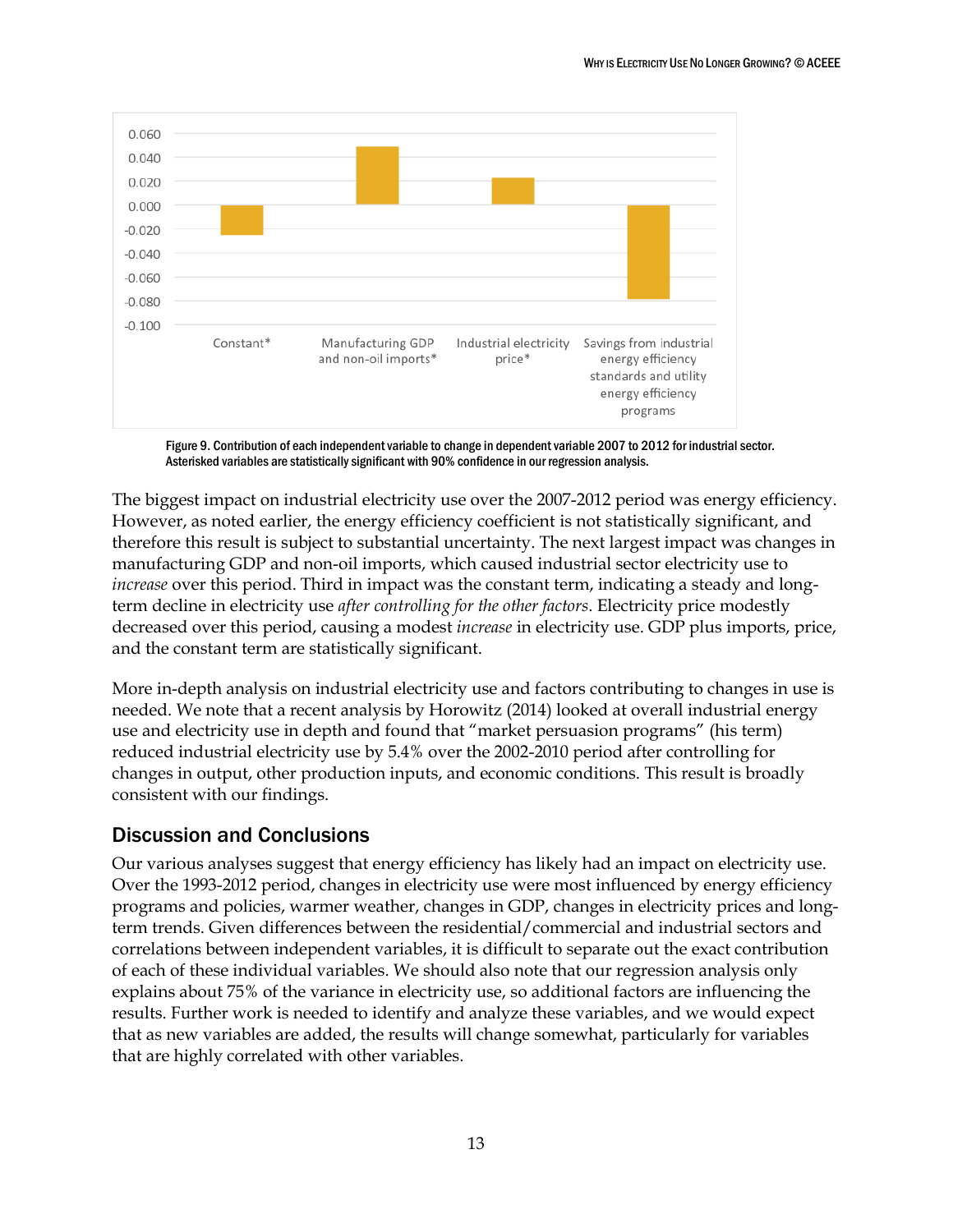Over the more recent period of 2007-2012, savings from energy efficiency programs and policies and warmer winter weather appear to be the most important contributors to declining electricity use. Over this period, savings from equipment efficiency standards and utility-sector energy efficiency programs have increased substantially, and these effects were statistically significant for the residential/commercial sectors but not for the industrial sector. The other variables we examined, such as GDP, non-energy imports, and electricity prices, have not changed as much. Furthermore (while outside of our regression analysis), the effects of building codes also add to the energy efficiency savings, and customer generation of electricity increased substantially in 2012.

We also note that our results are consistent with a recent regression analysis by Afsah and Salcito (2013) who found that energy efficiency and conservation measures were the primary cause of reduced CO<sub>2</sub> emissions in the United States in 2012. These authors estimate that nearly 75% of the decline in emissions was due to reduced energy demand, primarily attributable to energy efficiency but with a helping hand from the mild winter in the first quarter of 2012. The remaining emissions reductions were due to a shift toward natural gas in the electric power sector. Our findings are also broadly consistent with two econometric studies by Horowitz (2007 and 2012). In the earlier study he found that over the 1973-2003 period, "those states that have moderate to strong commitment to energy efficiency programs reduce electricity intensity relative to what it would have been with weak program commitment." In the more recent study he finds that over the 2006-2010 period, energy efficiency programs and policies in California reduced California electricity use by 7.3%.

In conclusion, our analysis suggests that increased energy efficiency is likely a major contributor to decreased electricity growth rates over the 2007-2012 period. Further analysis is needed to better understand the contribution of energy efficiency as opposed to economic and other factors, particularly in the industrial sector where energy efficiency data are less complete, manufacturing GDP and electricity use trends have recently diverged, and non-oil imports are positively correlated with industrial electricity use. Also, for all sectors, it will be useful to repeat the analysis in a few years to see if the recent decline in electricity use and the contribution of energy efficiency to this decline continue, or if the last few years have merely been an aberration in long-term trends.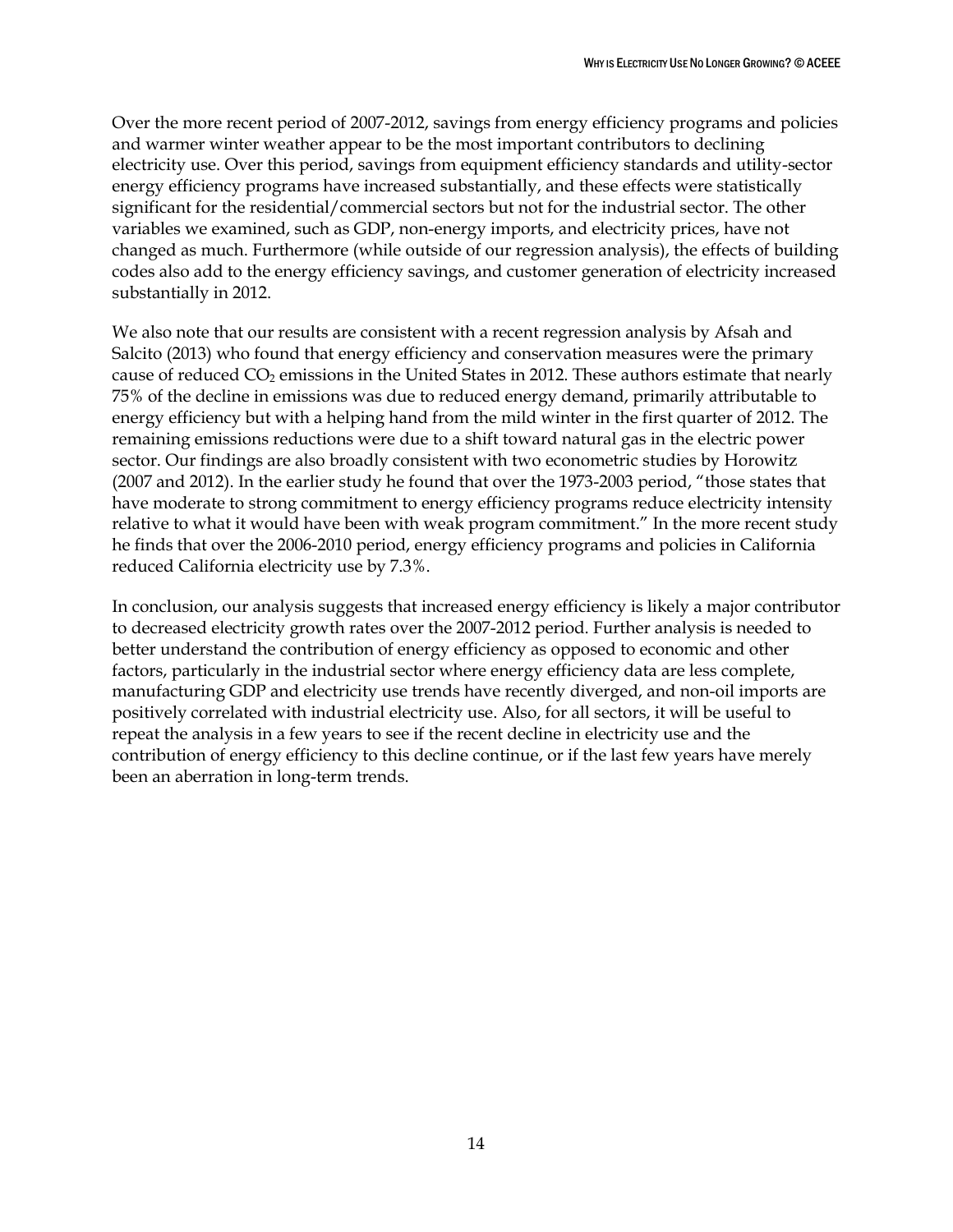## <span id="page-18-0"></span>References

- Afsah, S. and K. Salcito. 2013. "Demand Reduction Slashes US CO2 Emissions in 2012." Bethesda, MD: CO2 Scorecard. [http://co2scorecard.org/home/researchitem/27.](http://co2scorecard.org/home/researchitem/27)
- Aroonruengsawat, A., M. Auffhammer, and A. Sanstad. 2012. "The Impact of State Level Building Codes on Residential Electricity Consumption." *The Energy Journal*. 33(2): 31-52.
- BEA (Bureau of Economic Analysis). 2013a. *Gross Domestic Product (GDP) by Industry: 1998-2012 NAICS Data and Historical Data*. Washington, DC: U.S. Bureau of Economic Analysis. [http://www.bea.gov/industry/gdpbyind\\_data.htm](http://www.bea.gov/industry/gdpbyind_data.htm) .
- BEA (Bureau of Economic Analysis). 2013b. *National Data: GDP& Personal Income*. Washington, DC: U.S. Bureau of Economic Analysis. [http://www.bea.gov/iTable/iTable.cfm?ReqID=9&step=1#reqid=9&step=3&isuri=1&910=](http://www.bea.gov/iTable/iTable.cfm?ReqID=9&step=1#reqid=9&step=3&isuri=1&910=X&911=1&903=5&904=1970&905=2013&906=A) [X&911=1&903=5&904=1970&905=2013&906=A](http://www.bea.gov/iTable/iTable.cfm?ReqID=9&step=1#reqid=9&step=3&isuri=1&910=X&911=1&903=5&904=1970&905=2013&906=A) .
- BEA (Bureau of Economic Analysis). 2013c. *National Income and Product Accounts Tables*. Table 1.1.9. Implicit Price Deflators for Gross Domestic Product. Washington, DC: U.S. Bureau of Economic Analysis. Last revised January 30, 2014. [http://www.bea.gov/iTable/iTable.cfm?ReqID=9&step=1#reqid=9&step=3&isuri=1&910=](http://www.bea.gov/iTable/iTable.cfm?ReqID=9&step=1#reqid=9&step=3&isuri=1&910=x&911=0&903=13&904=1970&905=2013&906=a) [x&911=0&903=13&904=1970&905=2013&906=a](http://www.bea.gov/iTable/iTable.cfm?ReqID=9&step=1#reqid=9&step=3&isuri=1&910=x&911=0&903=13&904=1970&905=2013&906=a) .
- BLS (U.S. Department Of Labor, Bureau of Labor Statistics). 2013. *Consumer Price Index All Urban Consumers: (CPI-U).* U.S. city average*.* Washington, DC: Bureau of Labor Statistics. Accessed November 2013. [ftp://ftp.bls.gov/pub/special.requests/cpi/cpiai.txt.](ftp://ftp.bls.gov/pub/special.requests/cpi/cpiai.txt)
- Committee on Electricity in Economic Growth. 1986. *Electricity in Economic Growth.* Washington, DC: National Academy Press. [http://www.nap.edu/openbook.php?record\\_id=900](http://www.nap.edu/openbook.php?record_id=900).
- Downs, A., A. Chittum, S. Hayes, M. Neubauer, S. Nowak, S. Vaidyanathan, K. Farley, and C. Cui. 2013. *The 2013 State Energy Efficiency Scorecard*. Washington, DC: American Council for an Energy-Efficient Economy. [http://aceee.org/research-report/e13k.](http://aceee.org/research-report/e13k)
- EIA (U.S. Energy Information Administration). 2013a. *Electric Power Monthly: By end-use sector, by month, back to 1973*. Washington, DC: U.S. Energy Information Administration. <http://www.eia.gov/electricity/data.cfm#sales> .
- ———. 2013b*. Electric power sales, revenue, and energy efficiency (Form EIA-861 detailed data files)*. Washington, DC: U.S. Energy Information Administration. <http://www.eia.gov/electricity/data/eia861/>.
- ———.2013c*. Average price by state by provider, back to 1990 (Form EIA-861)*. Washington, DC: U.S. Energy Information Administration. <http://www.eia.gov/electricity/data.cfm#sales> .
- ———. 2013d. *EIA December 2013 Monthly Energy Review*. Washington, DC: U.S. Energy Information Administration. [http://www.eia.gov/totalenergy/data/monthly/.](http://www.eia.gov/totalenergy/data/monthly/)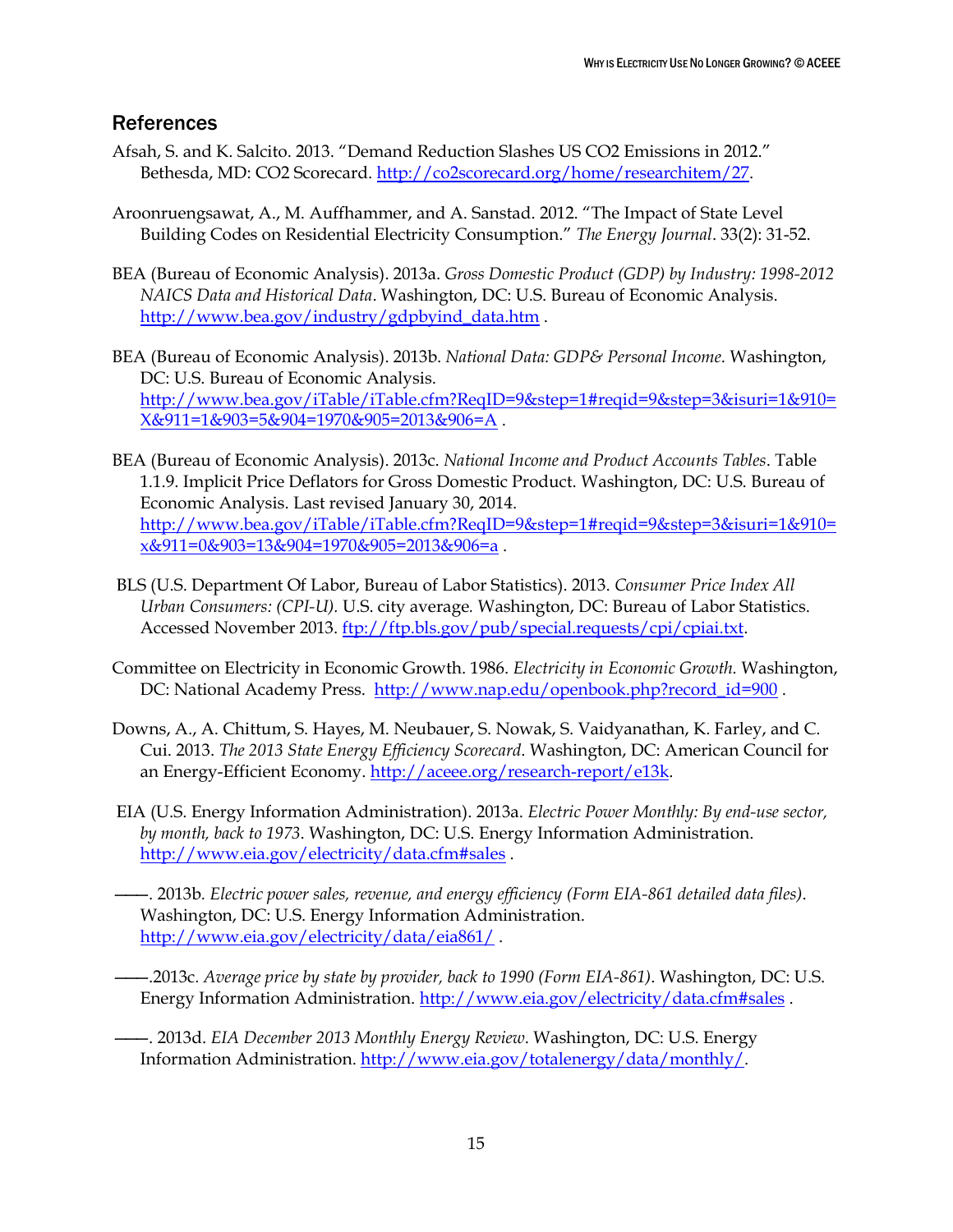———. 2013e. *Annual Energy Outlook 2014 Early Release Reference Case; AEO2014 Early Release Rollout Presentation*. December 16, 2013. Washington, DC: U.S. Energy Information Administration. [http://www.eia.gov/pressroom/presentations/sieminski\\_12162013.pdf](http://www.eia.gov/pressroom/presentations/sieminski_12162013.pdf) .

- Eldridge, M., W. Prindle, D. York, and S. Nadel. 2007. *The State Energy Efficiency Scorecard for 2006.* Washington, DC: ACEEE.<http://aceee.org/research-report/e075> .
- Eldridge, M., M. Neubauer, D. York, S. Vaidyanathan, A. Chittum, and S. Nadel. 2008. *The 2008 State Energy Efficiency Scorecard*. Washington, DC: ACEEE. [http://aceee.org/research](http://aceee.org/research-report/e086)[report/e086](http://aceee.org/research-report/e086) .
- Eldridge, M., M. Sciortino, L. Furrey, S. Nowak, S. Vaidyanathan, M. Neubauer, N. Kaufman, A. Chittum, and S. Black, ACEEE; C. Sheppard, C. Chamberlin, and A. Jacobson, Humboldt State University; Y. Mugica and D. Bryk, Natural Resources Defense Council. 2009. *The 2009 State Energy Efficiency Scorecard*. Washington, DC: ACEEE. [http://aceee.org/research](http://aceee.org/research-report/e097)[report/e097](http://aceee.org/research-report/e097) .
- Faruqui, A. and E. Shultz. 2012. "Demand Growth and the New Normal." *Public Utility Fortnightly.* December. http://brattle.com/system/news/pdfs/000/000/075/original/Demand Growth and the [New\\_Normal\\_Faruqui\\_Shultz\\_PUF\\_Dec\\_2012.pdf?1377791285](http://brattle.com/system/news/pdfs/000/000/075/original/Demand_Growth_and_the_New_Normal_Faruqui_Shultz_PUF_Dec_2012.pdf?1377791285) .
- Foster, B., A. Chittum, S. Hayes, M. Neubauer, S. Nowak, S. Vaidyanathan, K. Farley, K. Schultz, and T. Sullivan. 2012. *The 2012 State Energy Efficiency Scorecard.* Washington, DC: ACEEE. <http://aceee.org/research-report/e12c> .
- Hirst, E. 1991. *Possible Effects of Electric-Utility DSM Programs, 1990 to 2010*. Sponsored by Office of Conservation and Renewable Energy, U.S. Department of Energy. Oak Ridge, TN: Oak Ridge National Laboratory.
- Hirst, E. 1994. *Costs and Effects of Electric-Utility DSM Programs: 1989 through 1997*. Sponsored by Office of Conservation and Renewable Energy, U.S. Department of Energy. Oak Ridge, TN: Oak Ridge National Laboratory.
- Horowitz, M. J. 2007. "Changes in Electricity Demand in the United States from the 1970s to 2003." *The Energy Journal* 28(3): 93-119.
- Horowitz, M. J. 2012. *Macro Consumption Metrics Pilot Study: Final Report.* San Francisco: Demand Research, LLC for the California Public Utilities Commission.
- Horowitz, M. J. 2014. "Purchased Energy and Policy Impacts in the U.S. Manufacturing Sector." *Energy Efficiency* 6(1): 65-75. [http://link.springer.com/article/10.1007%2Fs12053-013-9200-](http://link.springer.com/article/10.1007%2Fs12053-013-9200-3#page-1) [3#page-1.](http://link.springer.com/article/10.1007%2Fs12053-013-9200-3#page-1)
- Molina, M., M. Neubauer, M. Sciortino, S. Nowak, S. Vaidyanathan, N. Kaufman, and A. Chittum. 2010. *The 2010 State Energy Efficiency Scorecard*. Washington, D.C.: ACEEE. <http://aceee.org/research-report/e107> .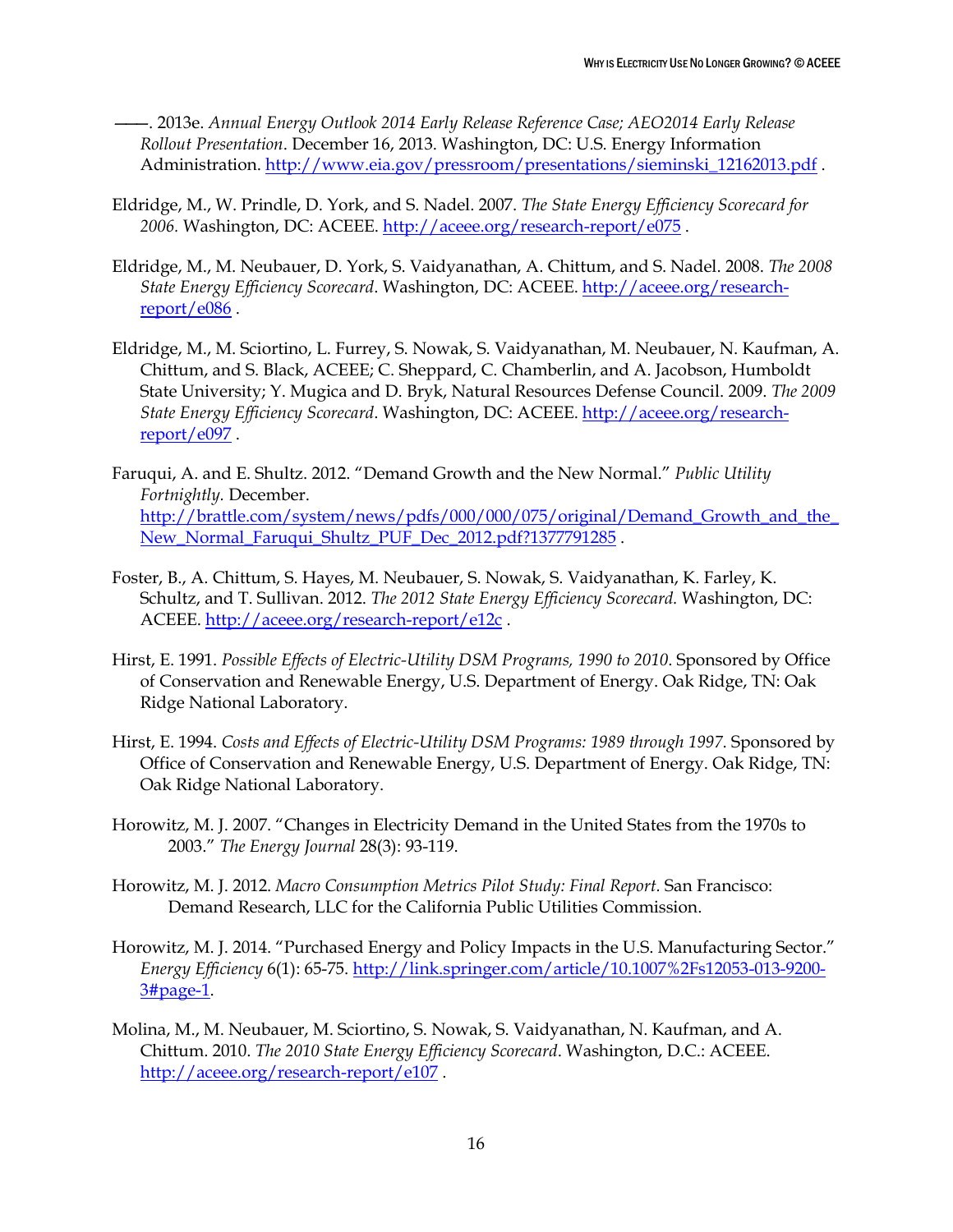- Myers, S. 2014. "Standards electricity savings.xlsx". Spreadsheet with analysis results. Berkeley: Lawrence Berkeley National Laboratory.
- NOAA (National Oceanic and Atmospheric Administration). 2013a. *National Climatic Data Centers*. Silver Spring, MD: NOAA. <http://www7.ncdc.noaa.gov/CDO/CDODivisionalSelect.jsp>.
- ———. 2013b. *Heating Degree Days Monthly States Archives*. Silver Spring: NOAA. [ftp://ftp.cpc.ncep.noaa.gov/htdocs/products/analysis\\_monitoring/cdus/degree\\_days/ar](ftp://ftp.cpc.ncep.noaa.gov/htdocs/products/analysis_monitoring/cdus/degree_days/archives/Heating degree Days/monthly states/) [chives/Heating%20degree%20Days/monthly%20states/.](ftp://ftp.cpc.ncep.noaa.gov/htdocs/products/analysis_monitoring/cdus/degree_days/archives/Heating degree Days/monthly states/)
- ———. 2013c. *Heating & Cooling Degree Day Data*. Silver Spring: NOAA. [http://www.ncdc.noaa.gov/oa/documentlibrary/hcs/hcs.html.](http://www.ncdc.noaa.gov/oa/documentlibrary/hcs/hcs.html)
- Plumer, B. 2013. "Americans are Buying Less Electricity. That's a Big Problem for Utilities." *Washington Post*, December 23. [http://www.washingtonpost.com/blogs/wonkblog/wp/2013/12/23/americans-keep](http://www.washingtonpost.com/blogs/wonkblog/wp/2013/12/23/americans-keep-buying-less-electricity-thats-a-big-problem-for-utilities/)[buying-less-electricity-thats-a-big-problem-for-utilities/.](http://www.washingtonpost.com/blogs/wonkblog/wp/2013/12/23/americans-keep-buying-less-electricity-thats-a-big-problem-for-utilities/)
- Sciortino, M., M. Neubauer, S. Vaidyanathan, A. Chittum, S. Hayes, S. Nowak, and M. Molina. 2011. *The 2011 State Energy Efficiency Scorecard*. Washington, DC: ACEEE. <http://aceee.org/research-report/e115>.

Smith, R. 2013. "U.S. Electricity Use on the Wane." *Wall Street Journal*, January 2. <http://online.wsj.com/news/articles/SB10001424127887323689604578217831371436110> .

- United States Census Bureau. 2012a. *Historical Data: Intercensal Estimates*. Accessed October 2013. [http://www.census.gov/popest/data/intercensal/national/files/US-EST00INT-](http://www.census.gov/popest/data/intercensal/national/files/US-EST00INT-TOT.csv)[TOT.csv](http://www.census.gov/popest/data/intercensal/national/files/US-EST00INT-TOT.csv) .
- ———. 2012b. *Historical Data: Pre-1980*. Accessed October 2013. <http://www.census.gov/popest/data/national/totals/pre-1980/tables/popclockest.txt> .
- ———. 2013a. *North American Industry Classification System*. Accessed November 2013. [http://www.census.gov/eos/www/naics/.](http://www.census.gov/eos/www/naics/)
- ———. 2013b. *U.S. Imports of Crude Oil*. Accessed December 2013. [http://www.census.gov/foreign-trade/Press-Release/current\\_press\\_release/](http://www.census.gov/foreign-trade/Press-Release/current_press_release/)
- ———. 2013c. *U.S. Trade in Goods and Services - Balance of Payments (BOP) Basis*. Accessed December 2013. [http://www.census.gov/foreign-trade/statistics/historical/gands.txt.](http://www.census.gov/foreign-trade/statistics/historical/gands.txt)
- Young, R., S. Hayes, S. Nadel, G. Herndon, and J. Barrett. 2013. *Economic Impacts of the Energy Efficiency Provisions in the Energy Savings and Industrial Competitiveness Act of 2013 and Select Amendments*. Washington, DC: ACEEE. [http://aceee.org/white-paper/shaheen-portman-](http://aceee.org/white-paper/shaheen-portman-2013)[2013](http://aceee.org/white-paper/shaheen-portman-2013) .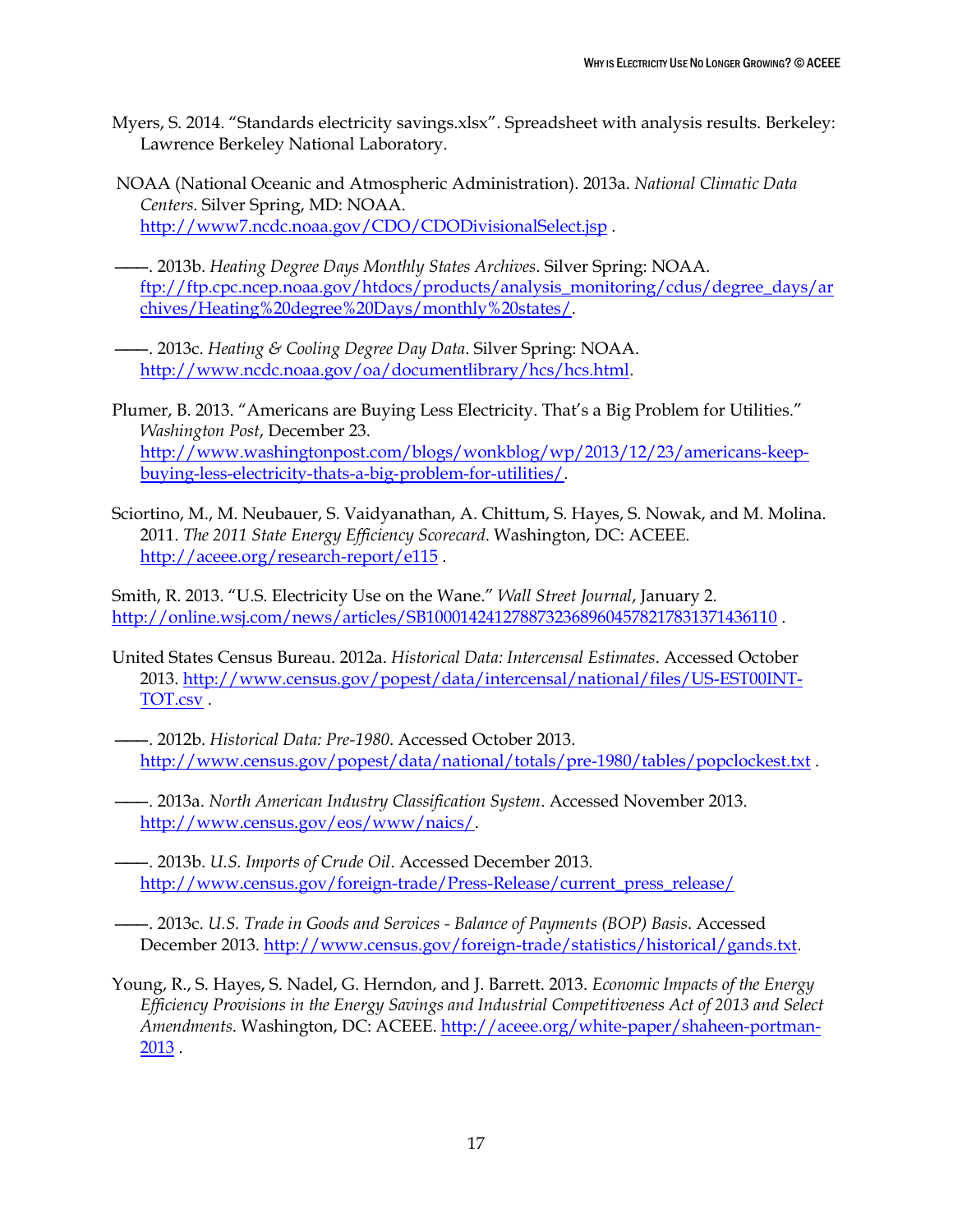# <span id="page-21-0"></span>Appendix A: Description of the Regression Analysis

In this analysis, ACEEE considered several economic indicators that affect electricity consumption and ran a series of linear regression analyses to determine the relative impact of each variable. We collected national-level data for the residential, commercial, and industrial sectors as well as the economy as a whole. We began the analysis by looking at total electricity consumption as the dependent variable and several national independent variables including total energy efficiency from utility programs and appliance standards, total gross domestic product (GDP), manufacturing GDP, and others. The results from these analyses were inconclusive. Based on feedback from experts, we decided that there were too many differences between sectors to do a good combined analysis, and so we split up electricity consumption and created two equations, one for the residential and commercial sectors and one for industry. Below we lay out each variable for our two equations, our assumptions, our data sources, and some changes we made to the variables during the analysis.

### *VARIABLES*

All the data used in the analysis are national-level data between 1993 and 2012. We started the analysis in 1993 because that was the first year for which we had estimates of energy efficiency savings. Although energy efficiency programs existed in earlier years, we do not have good data for them. (We do know enough about these programs to say it would be wrong to assume they achieved zero savings.4) In the end we had 20 total data points for each variable. We tried several iterations of each of the variables to derive the most explanatory power from the linear regression analysis. The final equations for our analysis are as follows.

The residential and commercial sector electricity use regression equation is:

$$
E = \alpha + \beta_1 G + \beta_2 P + \beta_3 S + \beta_4 H + \beta_5 C
$$

where:

 $E = \Delta$  (Residential and commercial electricity consumption/Population)

 $G = \Delta$  (Non-manufacturing GDP/Population)

 $P = \Delta$  (Residential and commercial electricity price)

 $S =$  (Savings from residential and commercial efficiency standards and utility programs)/Population

*H* = Deviation from average heating degree days (HDD)

*C* = Deviation from average cooling degree days (CDD)

The industrial-sector electricity use regression equation is:

$$
E = \alpha + \beta_1 G + \beta_2 P + \beta_3 S
$$

where:

 $\overline{a}$ 

 $E = \Delta$  (Industrial electricity consumption)

 $G = \Delta$  (Manufacturing GDP and non-oil imports)

<sup>4</sup> Although limited data from this earlier period do exist (see for example Hirst 1994 and Hirst 1991), their definitions and methods appear to be different from more recent methodology. We were not able to get older and more recent estimates of savings in the early 1990s to line up.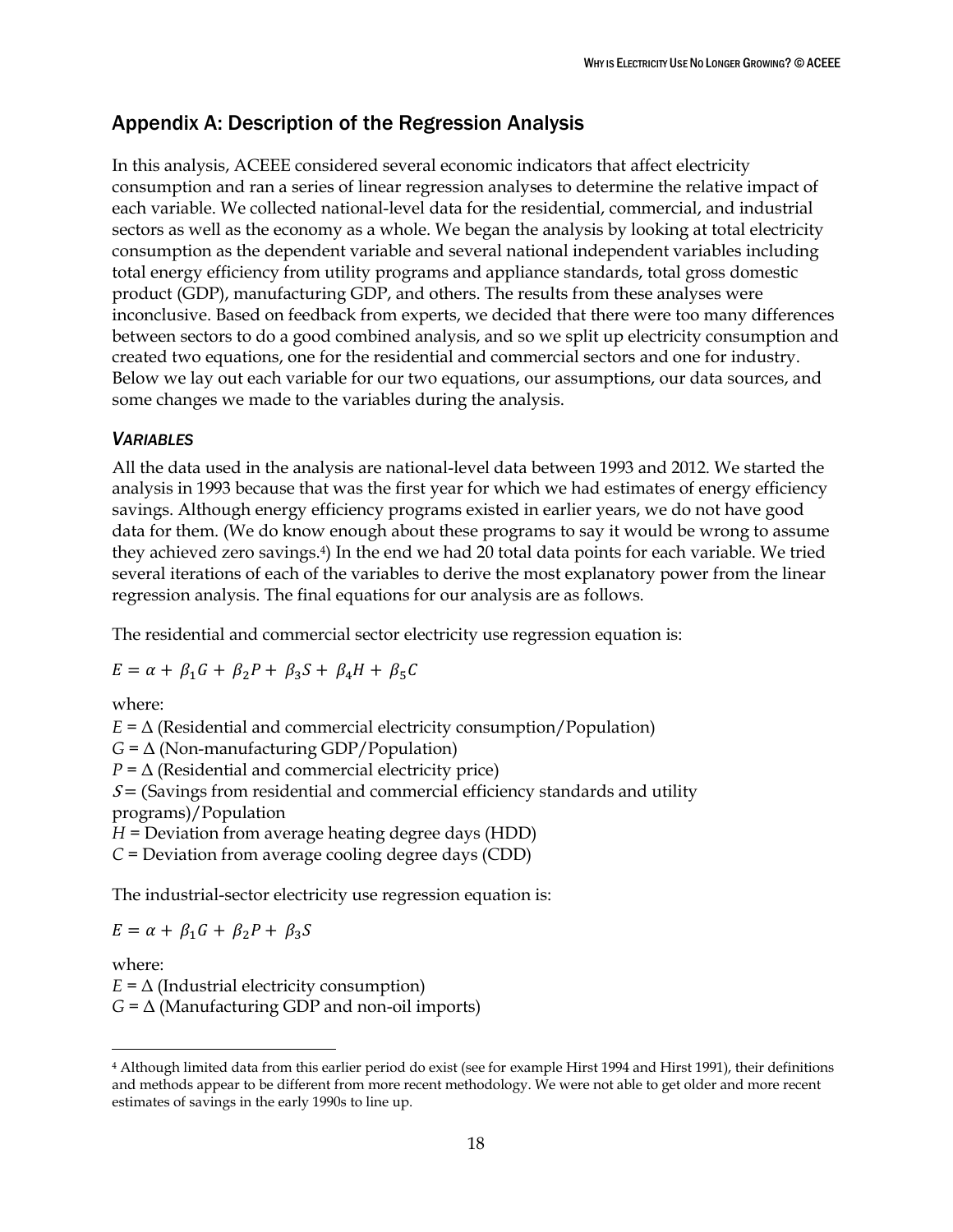$P = \Delta$  (Industrial electricity price) *S* = Savings from industrial efficiency standards and utility programs

All of the variables are the change in the metric from the previous year. We take the difference between each year of the data to better understand what a unit of increase in energy efficiency or GDP has on a unit change in electricity consumption. Differencing the data allows us look at the change in the independent variables between each year and make some determination about the change in electricity consumption. This method is particularly helpful when the variables all tend to grow over time, a tendency that can show autocorrelation rather than the true relationship between the variables.

### Dependent Variable

We chose electricity consumption as the dependent variable for this study because the hypothesis we seek to prove is that the recent decline in electricity consumption in the United States is in part due to an increase in end-use energy efficiency. Therefore we explore the relative impact of a variety of economic and energy indicators on electricity consumption.

For the residential and commercial equation, we gathered the annual retail sales of electricity data in terawatt hours (TWh)<sup>5</sup> between 1993 and 2012 for the residential and commercial sectors from EIA (2013a). We summed the sales of the two sectors and divided the total by the population of the United States (TWh per million people). Population data came from the U.S. Census Bureau (U.S. Census Bureau 2012a; U.S. Census Bureau 2012b). We tried both electricity use adjusted for population and electricity use alone as dependent variables (with population as an independent variable in the electricity-use-only case). Using electricity use adjusted for population as the dependent variable resulted in an equation that explained more of the variance. For the industrial equation, we gathered data from EIA 2013a and used industry sector sales for industrial electricity consumption. We subtracted each year from the previous year to get the difference data.

### Independent Variables

Independent variables are also known as predictor variables or explanatory variables. They are the variables that are expected to affect the dependent variable. We used five independent variables for the residential/commercial analysis as follows.

### NON-MANUFACTURING GDP/POPULATION

Total GDP is from the Bureau of Economic Analysis (BEA 2013b). We converted the data from nominal to real dollars using the BEA national GDP deflator (BEA 2013a). We then subtracted manufacturing GDP from the total GDP to get the non-manufacturing GDP number. Manufacturing is an energy-intensive economic activity, and as the manufacturing sector grows, so generally does electricity consumption. "Manufacturing" is defined by North American Industry Classification System (NAICS) codes and includes durable and nondurable goods (U.S. Census Bureau 2013a). The data for manufacturing GDP between 1993 and 2012 also are from BEA 2013a. We converted the data from nominal to real 2011 dollars using the BEA national GDP deflator (2013c). Population data come from the U.S. Census Bureau (U.S.

 $\overline{a}$ 

<sup>5</sup> A TWh is a billion kilowatt hours (kWh).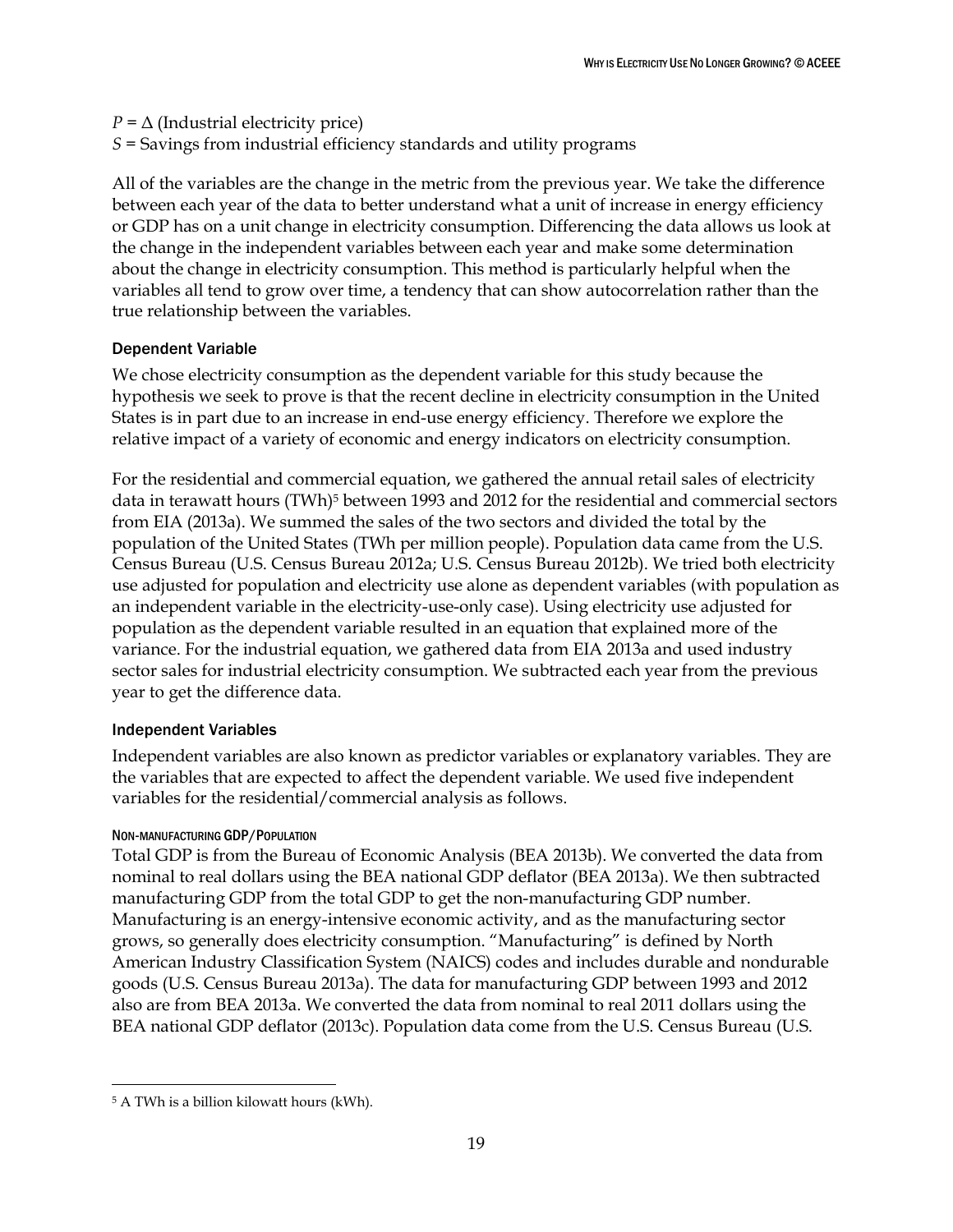Census Bureau 2012a; U.S. Census Bureau 2012b). We calculated the difference between each year.

### PRICE OF ELECTRICITY FOR THE RESIDENTIAL AND COMMERCIAL SECTORS

 $\overline{a}$ 

In classical economics, as the price of a good decreases (or increases), all other things being equal, consumption of that good will increase (or decrease). Therefore, changes in electricity price are expected to affect electricity consumption. The national annual price of electricity for the residential and commercial sectors between 1993 and 2012 comes from EIA Annual Energy Review (EIA 2013c). We used the retail price for all sectors, converted from nominal dollars to real 2011 dollars using the Consumer Price Index from the Bureau of Labor Statistics (BLS) (BLS 2013).6 To get an accurate average of the price of electricity in the residential and commercial sectors, we weighted the price in each sector by the percentage of electricity it consumed. Electricity consumption by sector comes from EIA (2013a). Once we calculated the average weighted price of electricity, we took the difference between each year. We ran our regressions using the price for the same year as we used for consumption, but also lagging price or calculating price as a two- or three-year rolling average. We used these alternative calculations to look at whether price has a delayed or gradual effect on electricity consumption. We found the highest  $R<sup>2</sup>$  when we used the price for the same year as for consumption, so that is how we modeled price in our final equation.<sup>7</sup>

### SAVINGS FROM RESIDENTIAL AND COMMERCIAL ENERGY EFFICIENCY UTILITY PROGRAMS AND STANDARDS/POPULATION

As consumers and businesses adopt energy efficiency measures, they use less electricity per unit of service. In recent years, many electric utilities have ramped up their efforts to encourage and help their consumers to improve energy efficiency (Downs et al. 2013). The United States has also made strides in improving minimum efficiency requirements for appliances and other energy-using equipment, substantially reducing energy use in homes and commercial facilities. These efforts are likely a contributor to changes in electricity consumption.

The best variable for energy efficiency savings we could find was estimates of the savings from utility programs and equipment efficiency standards. These were only estimates, and thus the regression equation can help capture how much of these savings were actually realized and how much of the savings might be due to efficiency programs and policies and not to other factors. As discussed in the body of the paper, the actual savings may differ from the estimated savings for many reasons. We also note that while our equation assumes that energy efficiency programs and policies affect sales, the reverse is also possible: the volume of sales may affect the amount of savings achieved. In our view, such effects would be small enough in our period of analysis that they would not make much difference.<sup>8</sup> However if efficiency savings continue to grow while electricity sales decline, future analyses will need to address such feedback effects.

<sup>6</sup> We used the CPI because our analysis focused on the residential and commercial sectors. The CPI better reflects inflation for these sectors than the economy-wide GDP deflator compiled by the BEA.

 $7$  "R squared" denotes the explanatory power of an equation. It can range from 0, where the equation has no explanatory power, to 1, where the equation fully explains changes in the dependent variable.

<sup>8</sup> For example, if a 2% decline in electricity sales causes a 2% decline in energy efficiency savings, this impact is much smaller than the imprecision in our energy efficiency data.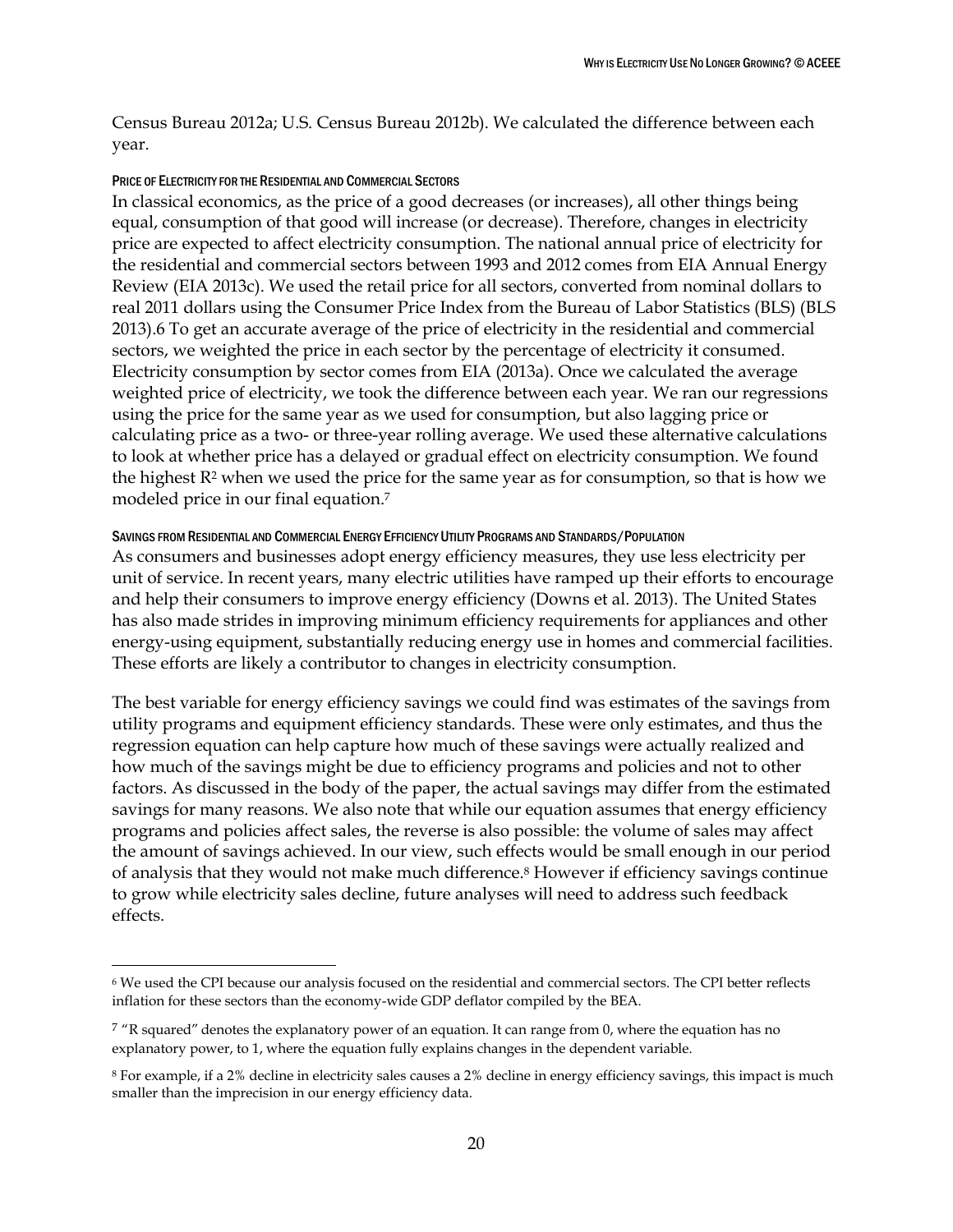For the energy efficiency variable, we used reported savings from utility-run energy efficiency programs and appliance/equipment standards. The data for savings from utility efficiency programs between 2006 and 2012 come from the annual ACEEE *State Energy Efficiency Scorecard* for 2007 through 2013 (Eldridge et al. 2007, 2008, 2009; Molina et al. 2010; Sciortino et al. 2011; Foster et al. 2012; Downs et al. 2013). We converted savings given in MWh to savings in TWh. The savings data for each year in the *Scorecard* are based on that year's EIA *Annual Electric Power Industry Report* supplemented with data from a survey of state utility commissions and independent statewide utility program administrators. It is important to note that states use different methodologies to determine energy savings from efficiency programs and that these various evaluation, measurement, and verification (EM&V) processes have an impact on the savings reported.

To arrive at the national savings, we summed the reported state savings from the *State Scorecard*. Electric savings from energy efficiency for 1992 to 2005 were pulled directly from the EIA *Annual Electric Power Industry Report*, form 861 (EIA 2013b) and summed to get the national totals. All the annual savings data are incremental, that is, they represent savings from programs and measures adopted in that year and not compounded over the life of efficiency measures implemented in prior years. We lagged the data by one year because many of the efficiency measures are not installed until the middle or end of the year, and therefore the full annual savings are not realized until the following year. We then split the savings by sector as follows: using EIA energy efficiency/energy savings data (2013d), we calculated the percentage of energy saved in the industrial sector in each year and subtracted that from the total to get residential and commercial savings. The data we used in our analysis are summarized in Appendix B.

Savings from appliance standards are from Lawrence Berkeley National Lab (LBL) (Myers 2014). They model cumulative annual savings from equipment standards as they are implemented. To ensure that savings from appliance standards were comparable to the incremental utility efficiency savings, we subtracted the LBL data from the previous year to get incremental savings. To split the savings by sector, we assumed that savings from electric motor standards were predominantly in the industrial sector and the rest of the savings were in the residential and commercial sectors. In actuality some motor savings are in the residential and commercial sectors and some limited savings from other equipment are in the industrial sector, but we assumed that these exceptions cancel each other out.

For the residential and commercial analysis, we summed the savings from utility programs and standards and then divided by the population (million people). Population data come from the U.S. Census Bureau (U.S. Census Bureau 2012a; U.S. Census Bureau 2012b). Since these data represent incremental annual savings, we did not calculate the difference from the previous year, as only a single year of incremental savings is included in our figures. The data are summarized in Appendix B.

### ADJUSTED COOLING DEGREE DAYS (CDD)

Higher summer temperatures increase the use of air conditioning. Cooling degree days are a measure of the impact of weather on the need for space cooling at a specific location for a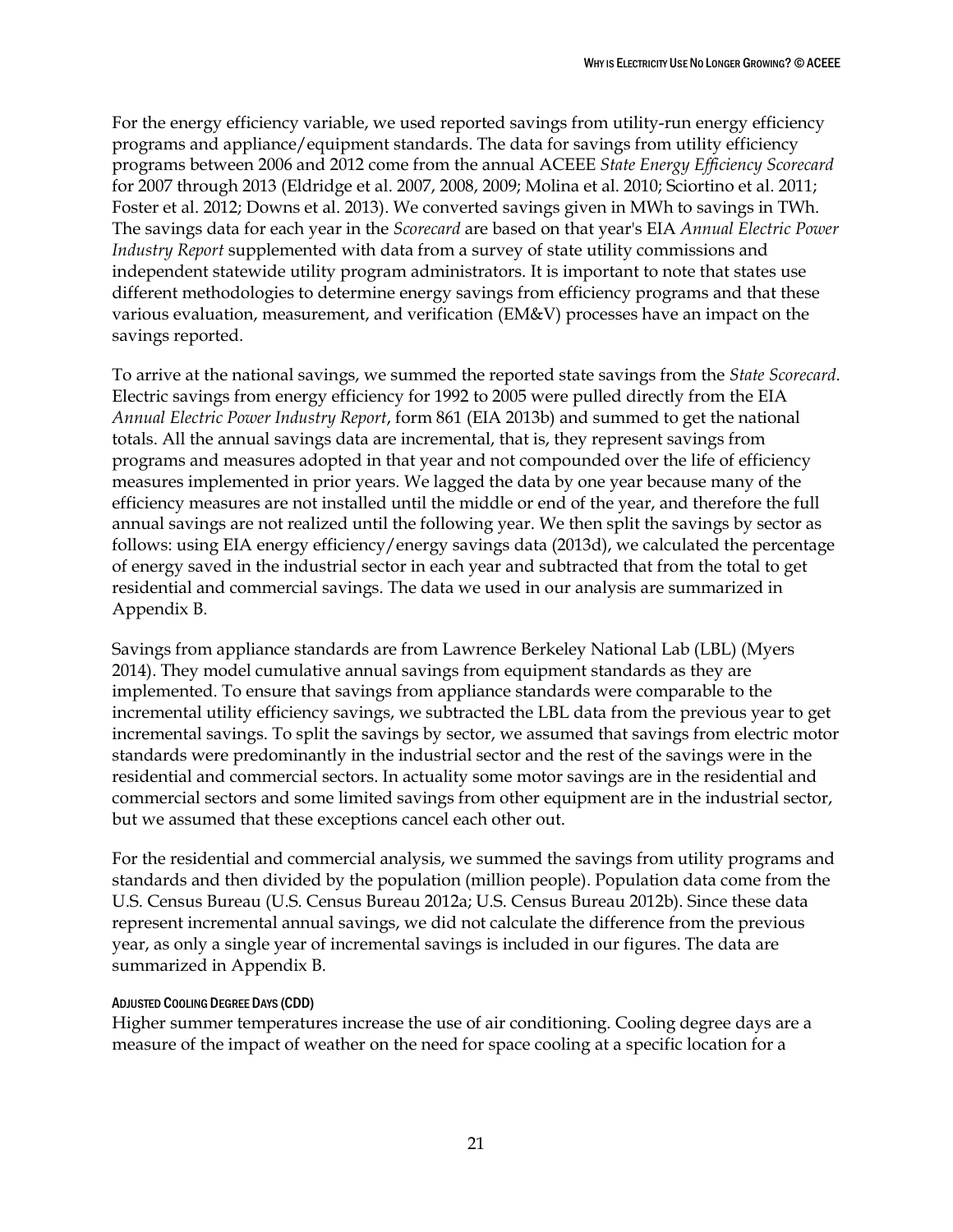particular period.<sup>9</sup> Annual cooling degree days (CDD) between 1993 and 2012 come from the National Oceanic and Atmospheric Administration (NOAA) (NOAA 2013a). We then calculated the percentage by which each year deviated from the national 30-year average. The 30-year average data come from NOAA (2013c).

### ADJUSTED HEATING DEGREE DAYS (HDD)

Colder winter temperatures increase the use of space heating systems. Heating degree days are a measure of the impact of weather on the need for space heating at a specific location for a particular period.<sup>10</sup> The annual total heating degree days (HDD) for each year come from the National Oceanic and Atmospheric Administration (NOAA) (NOAA 2013b). We then calculated the percentage by which each year deviated from the national 30-year average. The 30-year average data come from NOAA (2013c).

For the industrial equation, we used three independent variables.

### MANUFACTURING GDP PLUS NON-OIL IMPORTS

 $\overline{a}$ 

Manufacturing GDP is the value added by manufacturing to the economy of a country. Manufacturing is an energy-intensive economic activity, and as the manufacturing sector grows so generally does electricity consumption. "Manufacturing" is defined by North American Industry Classification System (NAICS) codes and includes durable and nondurable goods (U.S. Census Bureau 2013a). The data for manufacturing GDP between 1993 and 2012 come from BEA (BEA 2013a). We converted the data from nominal to real 2011 dollars using the BEA national GDP deflator (2013c). We subtracted each year from the previous year to get the difference data.

We originally included non-oil imports as a separate independent variable, but we found that this variable was highly correlated with manufacturing GDP. (The Pearson correlation coefficient showed a correlation with 99.9% certainty.) The correlation between these two variables is illustrated in figure A1 which shows how industrial electricity use, manufacturing GDP, and non-oil imports change in tandem. We also tried using total GDP (manufacturing and non-manufacturing), thinking that non-manufacturing GDP might have an impact on demand for manufactured products. However we got the best fit when we combined non-manufacturing GDP and non-oil imports. It appears that these two variables measure slightly different aspects of the economy, both of which affect energy use. We recognize that this is an unusual combination, and we see a need for additional analysis on why increased non-oil imports appear to lead to increased electricity use. We would expect that as imports increase, domestic production and domestic electricity use might decrease.

To get the total non-oil imports, we pulled historical goods and services import data from the U.S. Census Bureau U.S. Trade in Goods and Services (U.S. Census Bureau 2013c). We then subtracted total U.S. Imports of Crude Oil (U.S. Census Bureau 2013b). We converted imports

<sup>9</sup> Specifically, for a location, the difference between the average temperature that day and 65 degrees F is the number of cooling degree days for that day (e.g., if the average temperature is 85 degrees F, then 20 cooling degree days accrue that day). These daily figures can be added to obtain CDD in a month or year for a location.

 $10$  Specifically, for a location, the difference between the average temperature that day and 65 degrees F is the number of heating degree days for that day (e.g., if the average temperature is 30 degrees F, then 35 heating degree days accrue that day). These daily figures can be added to obtain HDD in a month or year for a location.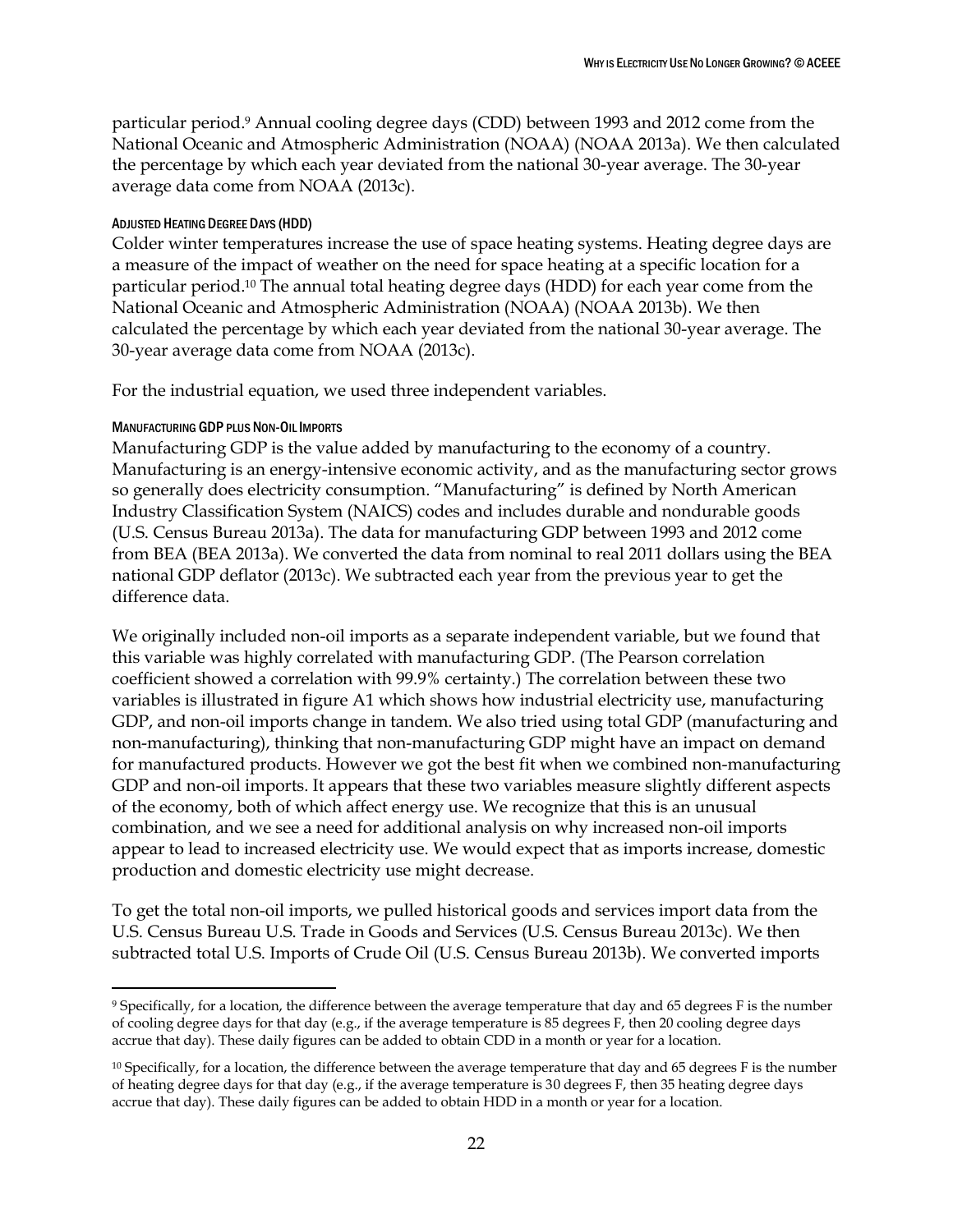from nominal dollars to real 2011 dollars using the BEA national GDP deflator (2013c). We then summed manufacturing GDP and non-oil imports and calculated the difference between each year.

### PRICE OF ELECTRICITY FOR THE INDUSTRIAL SECTOR

The national annual price of electricity for the industrial sector between 1993 and 2012 comes from the EIA *Annual Energy Review* (EIA 2013c). We used the retail price for all sectors, converted from nominal dollars to real 2011 dollars using the CPI (BLS 2013). We then calculated the difference between each year.

### SAVINGS FROM INDUSTRIAL ENERGY EFFICIENCY UTILITY PROGRAMS AND STANDARDS

We used the same method and data to calculate these savings as for residential and commercial sector savings. We did not normalize the industrial savings over population, as the unadjusted data provided a better fit.



Figure A1. Trends in industrial electricity use, manufacturing GDP, and non-energy imports

Based on the various regressions we ran, we chose the best equations for the residential/commercial and industrial sectors. The best residential and commercial sector electricity use regression equation was:

 $E = 1.123 + 249.894G + 0.141P - 15.689S + 5.936H + 3.859C$ 

The best industrial-sector electricity use regression equation was:

 $E = -0.025 + 0.251G - 0.058P - 0.008S$ 

We chose these equations because they had the highest  $R<sup>2</sup>$  and the most statistical significance for our independent variables. Statistical measures for the equations are provided in tables 4 through 7 in the body of the paper.